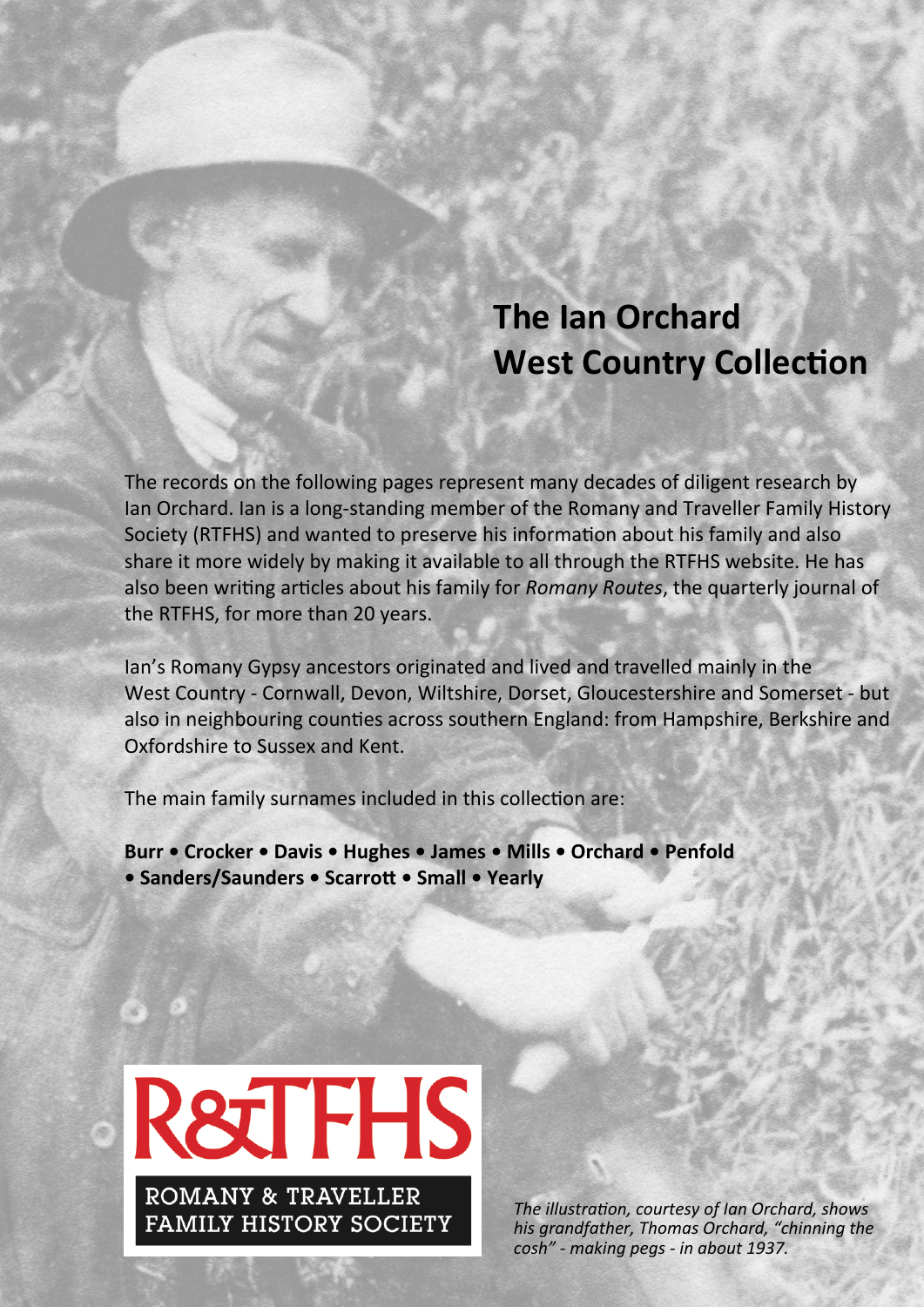# **THE IAN ORCHARD WEST COUNTRY COLLECTION**

# **BURR/BUR**

### **BUR John**

Baptism 07.03.1813 Basingstoke, Hampshire. John son of James and Lydia Bur, Traveller.

### **BURR Amelia**

Baptism 30.10.1808 Church Oakley, Hampshire. Amelia daughter of Jas. and Lydia Burr, Vagrants.

### **BURR Hannah**

Born 02.08.1852 Yeovil, Somerset. Hannah daughter of William and Mary Ann Burr, previously Long, formerly Mills. Tinman.

### **BURR James**

Baptism 08.03.1767 Longstock, Hampshire. James son of James and Mary Burr of "Glouster". Married 04.05.1801 Leckford, Hampshire. James Burr of Devizes to Lydia Earley. Buried 24.09.1822 Long Sutton, Hampshire. James Burr, aged 60.

### **BURR James**

Baptism 26.08.1804 Froyle, Hampshire. James son of James and Lydia Burr.

### **BURR Lydia**

Died 27.02.1853 Devizes, Wiltshire. Lydia Burr, aged 82, Labourer of New Town, Devizes.

### **BURR Mary Ann**

Died 13.10.1893 Mary Ann Burr, 77, widow of William Burr, Tin Worker. 20 Goar Knap, Yeovil, Somerset.

### **BURR Phebe**

Baptism 20.04.1806 Burghfield St Mary, Berkshire. Phebe daughter of James and Lydia Burr.

### **BURR Phebe**

Buried 08.01.1822 Penton Mewsey, Hampshire. Phebe Burr, Aged 15.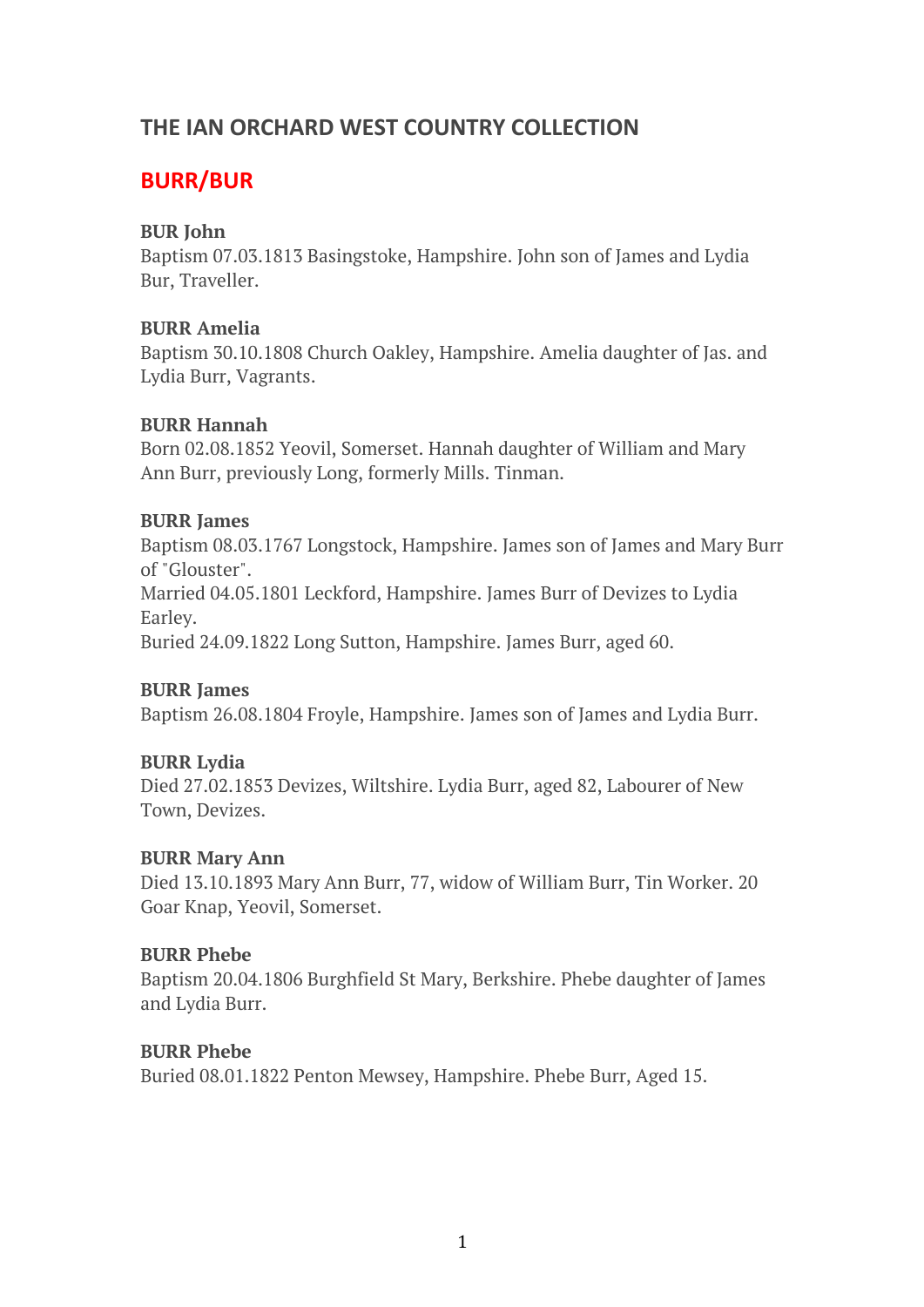### **The Family of James and Kezia Burr in birth order**

#### **BURR Stephen**

Baptism 13.01.1822 Penton Mewsey, Hampshire. Stephen son of James and Keziah Burr, Traveller.

#### **BURN Job**

Baptism 03.08.1823 Odiham, Hampshire. Job son of James and Kezia Burn of St Mary, Devizes.

#### **BURR Robert**

Baptism 19.02.1826 Whitchurch, Hampshire. Robert son of James and Kezia Burr (Bird), Traveller.

#### **BURR William**

Baptism 29.03.1829 St John Devizes, Wiltshire. (Born 19 March) William son of James and Kezia Burr. Tinman.

#### **BURR Harriet**

Baptism 23.10.1831 Urchfont, Wiltshire. Harriet daughter of James and Kezia Burr of St Mary Devizes. Tinworker.

#### **BURR James**

Baptism 09.03.1834 Andover, Hampshire. James son of James and Kezia Burr of Longparish. Tinman.

### **BURR John**

Baptism 12.04.1835 Shalborne, Wiltshire. John son of James and Kezia Burr of Devizes. Tinman.

### **BURR Kezia**

Baptism 04.03.1838 Leckford, Hampshire. Kezia daughter of James and Kezia Burr.

### **BURR Charlotte**

Baptism 05.02.1843 Romsey, Hampshire. Charlotte daughter of James and Kezia Burr.

### **BURR Edward**

Baptism 09.05.1845 Romsey, Hampshire. Edward son of James and Kezia Burr.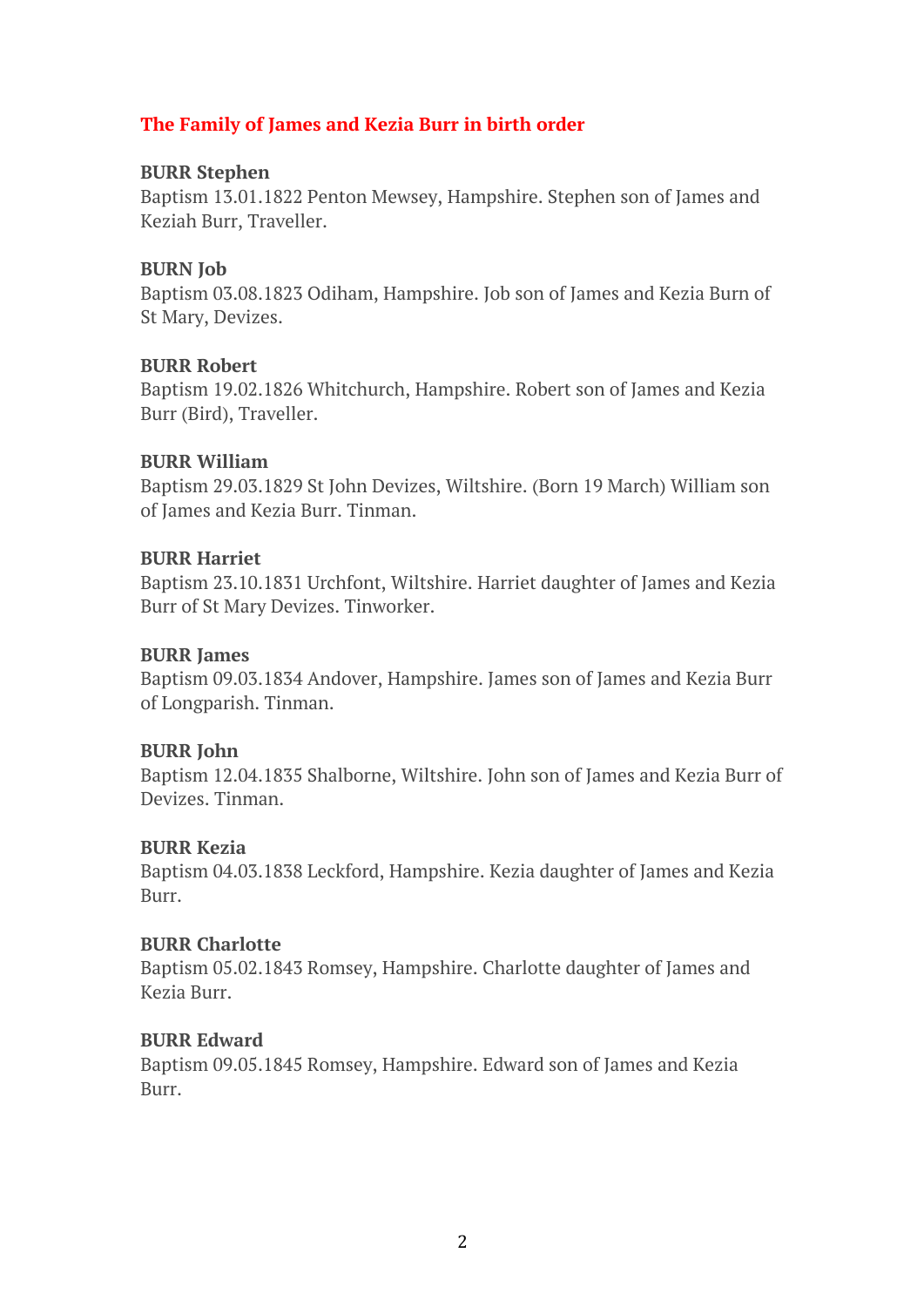#### **BURR Frederick**

Baptism 09.01.1848 Pimperne, Dorset. Frederick son of James and Kezia Burr of Pimperne. Travelling Dealer.

#### **BURR James and BULL Kezia**

Married 26.03.1821 Odiham, Hampshire. James Burr and Kezia Bull. [Kezia Bull baptised 11.09.1803 Crondall, Hampshire. Kezia daughter of Stephen and Sarah Bull].

# **COOPER**

### **The Family of Henry and Asp/Eseabe Cooper in birth order**

### **COOPER Sentenniah**

Baptism 18.12.1808 Long Bredy, Dorset. Sentenniah daughter of Harry and Asp Cooper, Vagrant. Died 17.10.1875 Cinderella Small, aged 78, of The Marsh, 10 Alice Street,

Plymouth, Devon. A Traveller.

#### **COPER Rhoda**

Baptism 25.10.1812 Evershot, Dorset. Rhoda daughter of Henry and Eseabe Coper.

### **COPPER Elisha**

Baptism 03.04.1818 Evershot, Dorset. Elisha son of Henry and Eseabe Copper. Born on Evershot West Hill. Parents tribe of Gipseys.

# **CROCKER**

### **CROCKER Benjamin**

Baptism 04.07.1830 Netherbury, Dorset. Benjamin son of John and Susanna Crocker, Shoemaker. (Born 08.01.1819)

Died 28.03.1881 Benjamin Crocker, aged 70, Dealer in Baskets and Brushes, Crantock Plains, Crantock, Newquay, Cornwall.

### **CROCKER Britannia**

Baptism 05.04.1887 Hazelbury Bryan, Dorset. Britannia daughter of Benjamin and Harriet Crocker. No fixed abode. Gypsies.

### **CROCKER John**

Baptism 29.07.1788 Netherbury, Dorset. John son of John and Elizabeth Crocker. (Born 17.05.1787). Married 29.04.1812 Netherbury, Dorset. John Crocker and Susanna Hitchcock.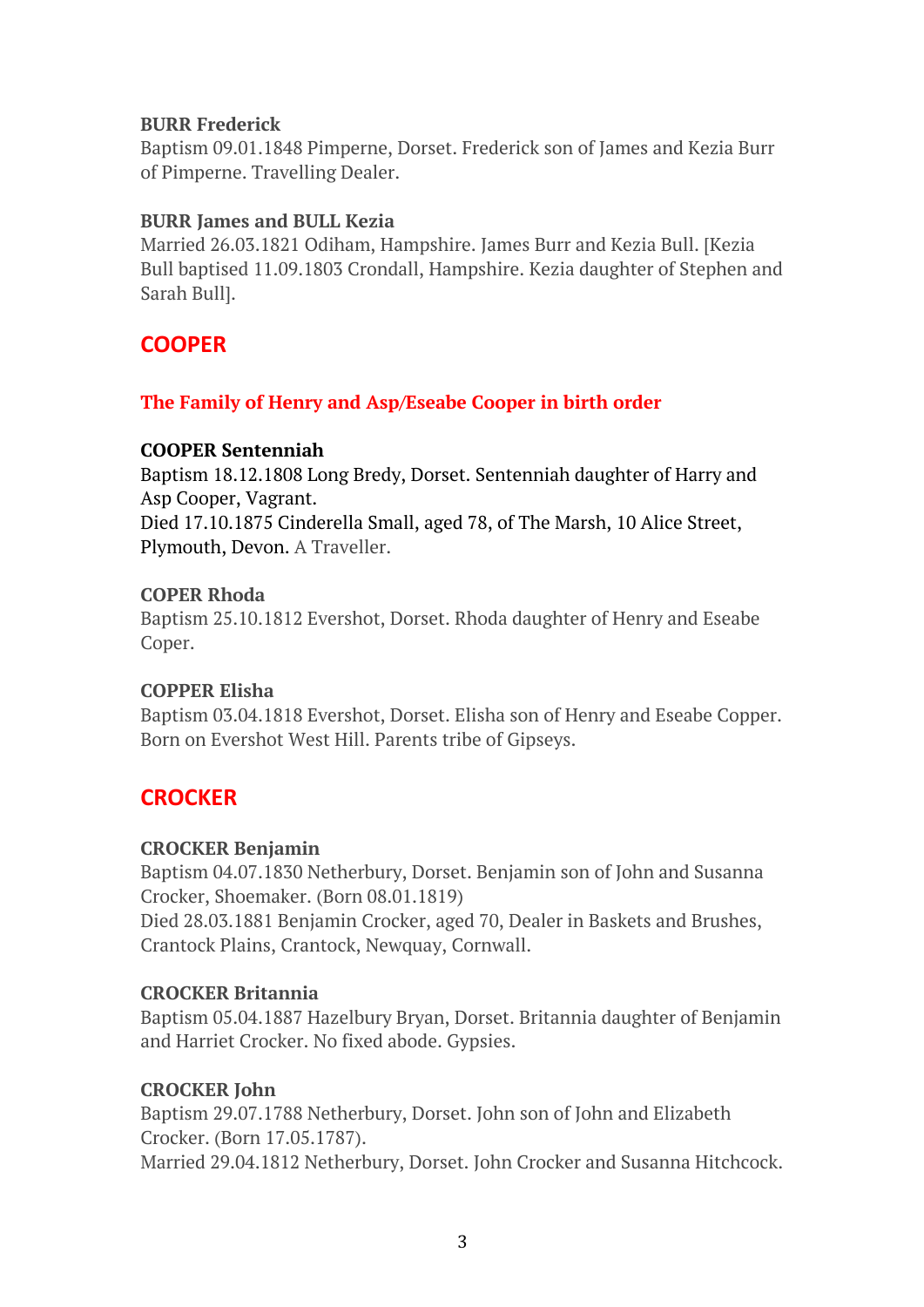Died 21.06.1864 John Crocker, aged 79, Union Workhouse, Stoke Abbott, Dorset. Shoemaker.

Buried 24.06.1864 Netherbury, Dorset. John Crocker of Stoke Union, aged 79.

### **CROCKER Susan**

Died 15.01.1857 Netherbury, Dorset. Susan Crocker, aged 81, of Bowood, wife of John Crocker, a Shoemaker.

Buried 22.01.1857 Netherbury, Dorset. Susan Crocker of Bowood, aged 81.

### **CROCKER Thomas/Tom**

Baptised 31.01.1886 (born 20.01.1883) Tom son of James and Sophia Crocker [sic] Orchard, Hawker, St Minver Pro Tem *[= for the time being]* at St Minver, Cornwall.

Married 30.12.1904 Devonport, Plymouth, Devon.Thomas Orchard, aged 22 Travelling Hawker of 27 Tavistock Road, Devonport, son of James Orchard, Travelling Hawker to Britannia Sanders, aged 21 of Beaford, Torrington, Devon, daughter of Edward Sanders, Travelling Hawker. Witnesses: James Orchard and G. Hooke

Died 25.03.1949 Thomas Orchard, Rosemary Bungalow, Callington, Cornwall.

### **CROCKER ORCHARD Sophia**

Baptism 31.01.1886 St Minver, Cornwall. Sophia daughter of James and Sophia Crocker Orchard, St Minver pro tem *[for the time being*]. Hawker. [*Same day as Tom Crocker Orchard]*

### **CROCKER ORCHARD Tom**

Baptism 31.01.1886 St Minver, Cornwall. Tom son of James and Sophia Crocker Orchard. St Minver pro tem [= for the time being]. Hawker. *[Same day as Sophia Crocker Orchard]*

### **CROKER John and BRAGG Elizabeth**

Married 27.02.1787 Netherbury, Dorset. John Croker and Elizabeth Bragg.

### **The Family of John and Trainet Crocker in birth order**

### **CROCKER Sophia**

Baptism 13.09.1869 Tywardreath, Cornwall. Sophia daughter of John and Trainet Crocker of Tywardreath, Gypsey/. (Born August 28.)

### **CROCKER Joe**

Baptism 18.12.1874 Lanreath, Cornwall. Joe son of John and Trinity Crocker. Gipsy on the roadside Lanreath, of Lyme Regis, Dorset.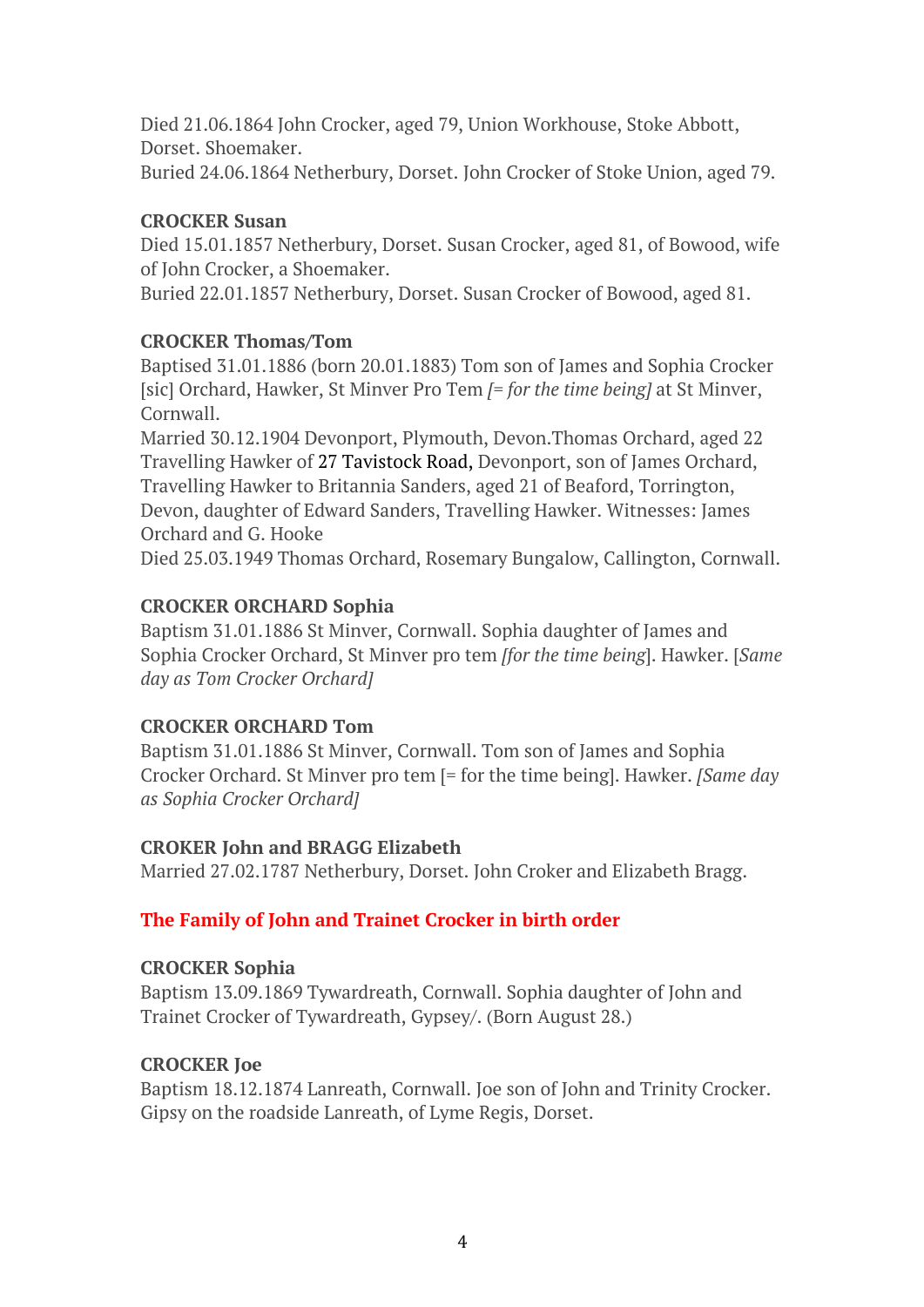### **CROCKER Alfred**

Baptism 27.03.1876 Altarnun, Cornwall. Alfred son of John and Trenady Crocker, Basket Maker. Travelling Gipsies passing through village.

### **CROCKER John**

Baptism 24.08.1878 St Teath, Cornwall. John son of John and Trenady Crocker. Hawker passing through village.

### **CROCKER Mark**

Baptism 19.10.1884 St Columb Major, Cornwall. Mark son of John and Treneth Crocker. Traveller. *[Same day as Caroline Crocker]*

### **CROCKER Caroline**

Baptism 19.10.1884 St Columb Major, Cornwall. Caroline daughter of John and Treneth Crocker. Traveller. *[Same day as Mark Crocker]*

### **CROCKER William Henry**

Baptism 30.08.1891 Calstock, Cornwall. William Henry son of John and Trainet Crocker of St Anne's Chapel, Gipsy. (Born August)

# **DAVIS**

### **DAVIES Emma**

Baptism 15.06.1856 West Molesey, Surrey. Emma daughter of George (deleted) Mary Ann Davies. Travelling Hawker.

### **DAVIS John and COLIN Kezia**

Possible marriage: 11.03.1822 Bedminster, Somerset. John Davis and Kezia Colin.

### **The Family of John and Keziah Davis in birth order**

### **DAVIS Joseph**

Baptism 15.12.1822 Bishops Cannings, Wiltshire. Joseph son of John and Keziah Davis of Gt Wolvey, Warwickshire. Hawker.

### **DAVIS Marianne**

Baptism 14.12.1823 Chisledon, Wiltshire. Marianne daughter of John and Kesiah Davis, Hawkers of Hackpen, Wiltshire. (Born 13.12.1823) Died 26.01.1863 Mary Ann Saunders, aged 40, Blagdon Hill, Pitminster, Taunton, Somerset, Traveller.

Buried 28.01.1863 Pitminster, Somerset, Mary Ann Saunders, aged 40, in a caravan on Blagdon Hill.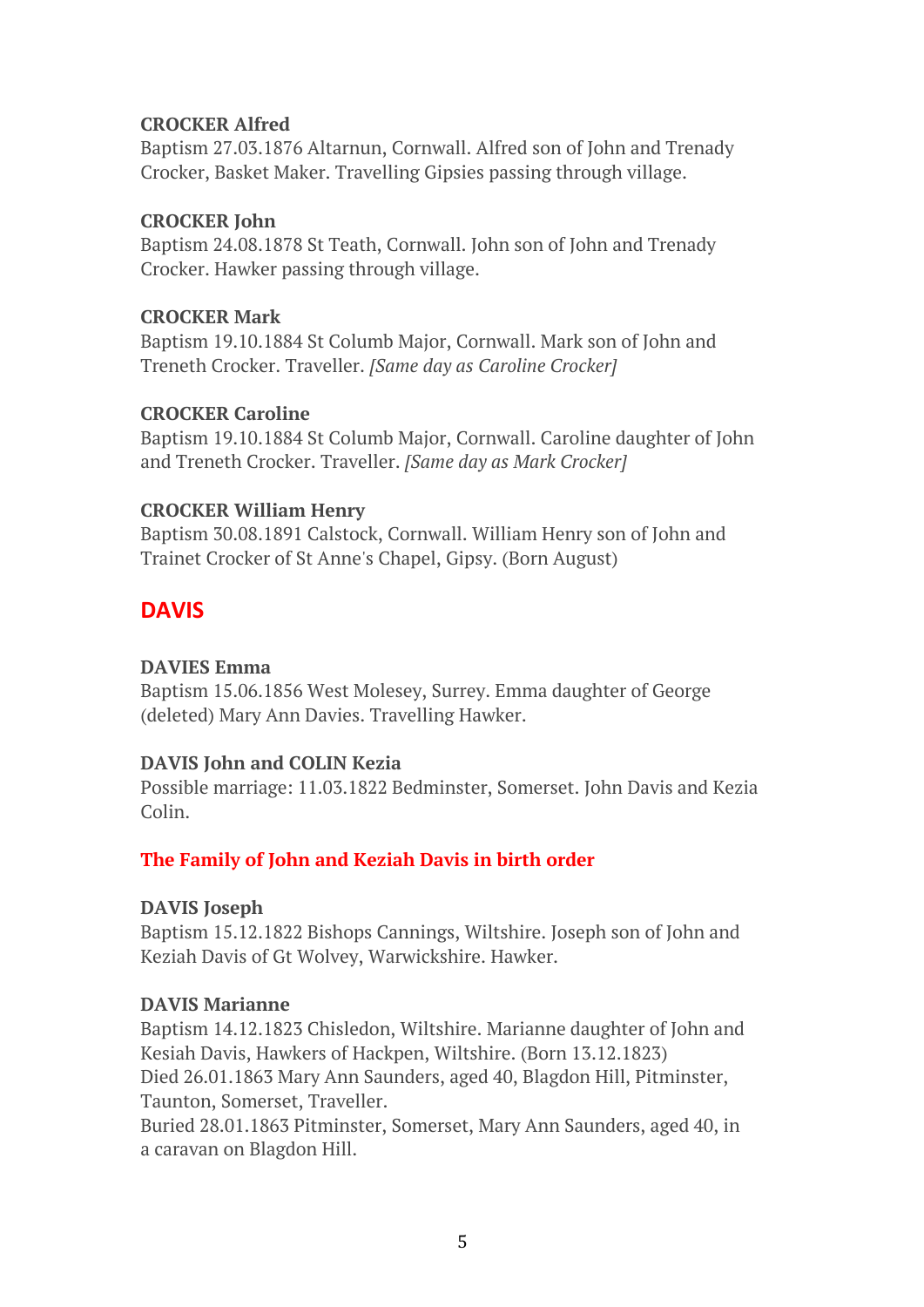### **DAVIS Sarah**

Baptism 11.09.1825 Sandhurst, Gloucestershire. Sarah daughter of John and Keziah Davis of Great Wolford, Warwickshire. Travelling Brazier.

### **DAVIS John**

Baptism 29.07.1827 Oldbury on the Hill, Gloucestershire. John son of John and Kezia Davis of Great Woolford, Warwickshire. Travelling Dealers.

### **DAVIS Susannah**

Baptism 03.04.1831 Quedgley, Gloucestershire. Susannah daughter of John and Keziah Davis of Great Wolvard, Warwickshire. Tinman.

# **DRAPER**

### **DRAPER Elizabeth**

Possible baptism 21.01.1780 Warlingham, Surrey. Elizabeth daughter of Thomas and Hannah Draper. (Born 20.01.1780)

Married 02.10.1806 Marden, Kent. Elizabeth Draper to Abraham Light. *[Note: Abraham was transported to Australia in 1817 and Elizabeth then partnered Michael Dean Saunders.]*

Died 29.08.1866 Hollington, Battle, Sussex. Elizabeth Saunders, wife of Michael Saunders, A Pedlar, Hollington.

Buried 29.08.1866, Hollington, Sussex. Elizabeth Saunders, of Hollington, aged 84.

### **DRAPER Jessy and CROOK Hannah**

Married 24.05.1773 Salehurst, Sussex. Jessy Draper and Hannah Crook.

### **The Family of Jesse and Hannah Draper in birth order**

### **DRAPER Jesse**

Baptism 20.02.1774 Haslemere, Surrey. Jesse son of Susannah and Jesse Draper of Salehurst, Sussex.

### **DRAPER James**

Baptism 28.01.1776 Buckland next Dover, Kent. James son of Jesse and Hannah Draper.

### **DRAPER Ann**

Baptism 24.05.1778 Dallington, Sussex. Ann daughter of Jesse and Hannah Draper. Travellers.

### **DRAPER Charles**

Baptism 11.08.1782 Egerton, Kent. Charles son of Jesse and Hannah Drapper.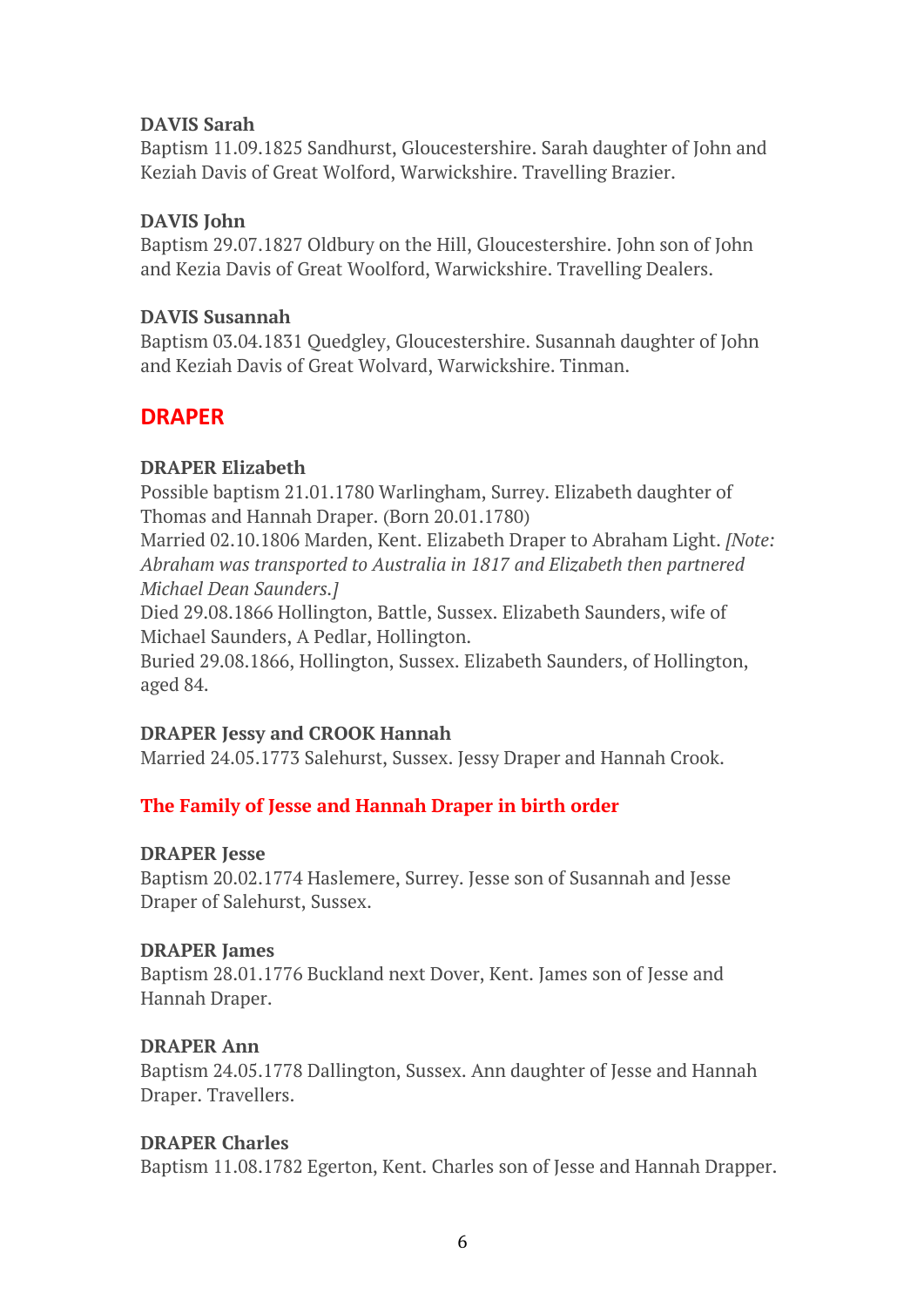#### **DRAPER Charlotte**

Baptism 03.04.1785 Pulborough, Sussex. Charlotte daughter of Jesse and Hannah Draper. Vagrants.

#### **DRAPER Mary Ann**

Baptism 31.08.1788 Clapham, Sussex. Mary Ann daughter of Jesse and Hannah Draper.

#### **DRAPER Harriot**

Baptism 04.04.1790 Wilmington, Sussex. Harriot daughter of Jesse and Hannah Draper. Poor.

#### **DRAPER Ann**

Baptism 12.07.1795 Wivelsfield, Sussex. Ann daughter of Jesse and Ann Draper.

# **HUGHES**

#### **HUGHES Fiance**

Baptism 22.10.1860 Dalwood, Devon. Fiance daughter of Robert and Sarah Hughes. Itinerant Basket Maker.

#### **HUGHES Fiance**

Died 19.01.1908 Meshaw, Tiverton. Fiance Hughes. Aged 36. Widow of Leonard Hughes. General Hawker.

### **HUGHES Frederic**

Baptism 21.12.1845 Chard, Somerset. Frederic son of Robert and Sarah Hughes of Chard. Basket Maker.

### **HUGHES Joseph**

Baptism 28.01.1855 Cotleigh, Devon. Joseph son of Robert and Sarah Hughes. Gipsy.

### **HUGHES Lavinia**

Baptism 17.09.1865 Holybourne, Hampshire. Lavinia daughter of John and Alice Hughes. Gypsies. *[Same day as Britannia Barney, Eli Stanley and Deliar Crocker]*

### **HUGH Leonard and ORCHARD Fiance**

Married 24.05.1893 Launceston, Cornwall. Leonard Hugh, aged 24, Launceston, Licensed Hawker, son of Robert Hugh, Licensed Hawker, to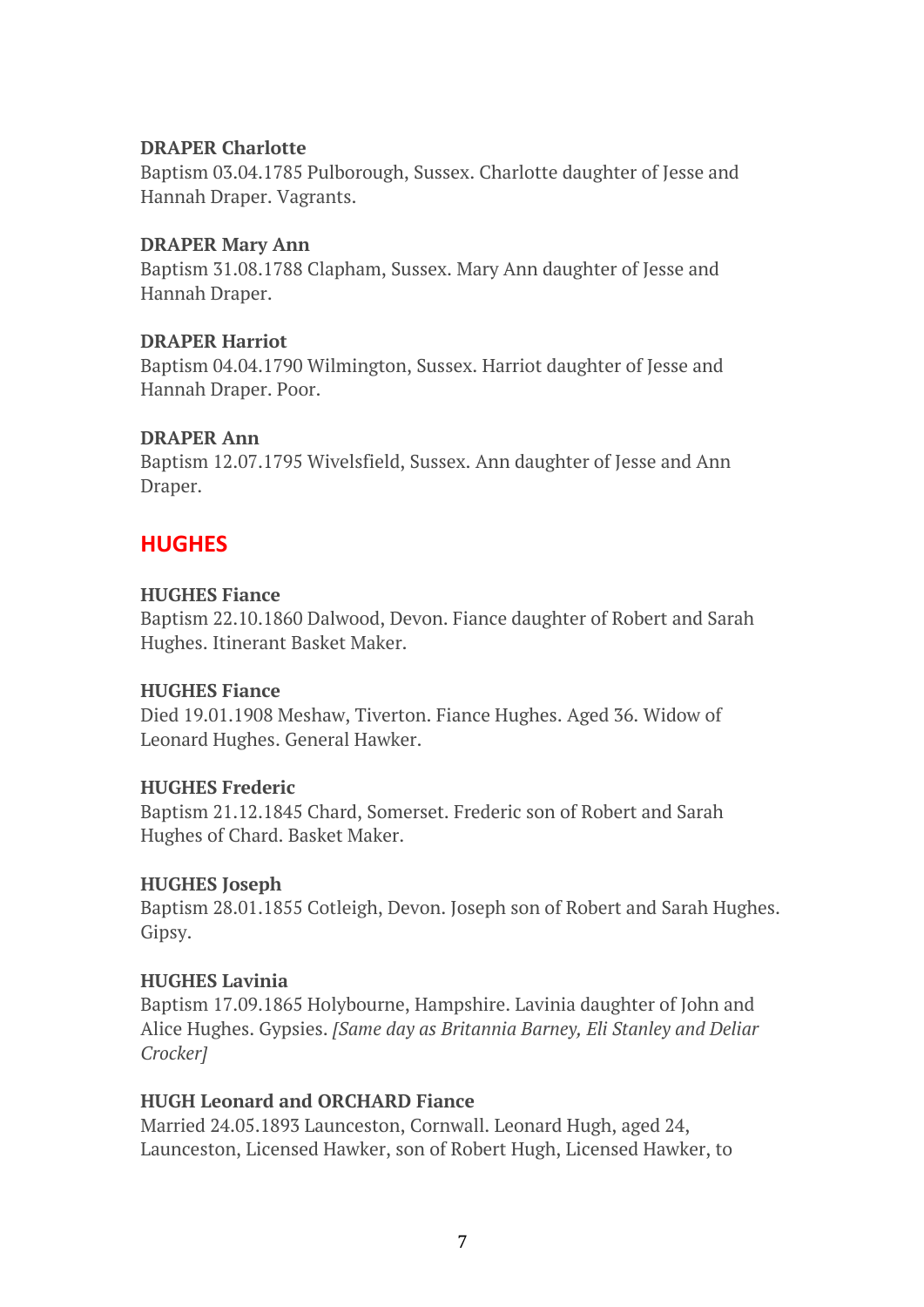Fiance Orchard, aged 21, Launceston, daughter of Edwin Orchard, Licensed Hawker. Witnesses: Benjamin Orchard and Maria Orchard.

### **HUGHES Noah**

Baptism 05.04.1857 Membury, Devon. Noah son of Robert and Sarah Hughes of Beckfordbridge, Membury. Gipsy.

### **HUGHES Oceana**

Baptism 25.08.1850 Curry Rivel, Somerset. Oceana daughter of Robert and Sarah Hughes. Gipsy. P.B. *[Privately Baptised]*

### **HUGHES Robert**

Baptism 30.01.1818 Honiton, Devon. Robert son of Robert and Mary Hughes. Belonging to a gang of Gypsies. Have no settled place of residence. Tinker.

### **HUGHES Robert**

Baptism 25.08.1850 Curry Rivel, Somerset, Robert son of Robert and Sarah Hughes Sojourner in Curry Rivel. Hawker.

### **HUGHES Tilia**

Baptism 04.02.1859 Otterford, Somerset. Tilia daughter of Robert and Sarah Hughes of Brown Down, Otterford. Basket Maker.

# **JAMES**

### **JAMES Harriet**

Died 28.08.1864 Harriet James, aged 82, widow of Thomas James, working Tinman at Chickerell, Dorset. Buried 12.08.1864 Chickerell, Dorset. Harriet James, aged 82.

### **JAMES Laura Jane**

Baptism 26.10.1886 Hazelbury Bryan, Dorset. Laura Jane daughter of Thomas and Martha James. Traveller. No home. Gypsy.

### **JAMES Leonard**

Baptism 24.02.1887 Hazelbury Bryan, Dorset. Leonard son of Thomas and Martha James. Traveller. No home. Gypsy.

### **JAMES Sarah**

Baptism 28.11.1790 Great Coxwell, Berkshire. Sarah daughter of William and Martha James. Travellers of the Parish of Church Hill, Oxfordshire. Born November 21st 1790.

Buried 28.05.1821 Churchill, Oxfordshire. William James aged 78. Buried 25.05.1822 Churchhill, Oxfordshire. Martha James aged 72.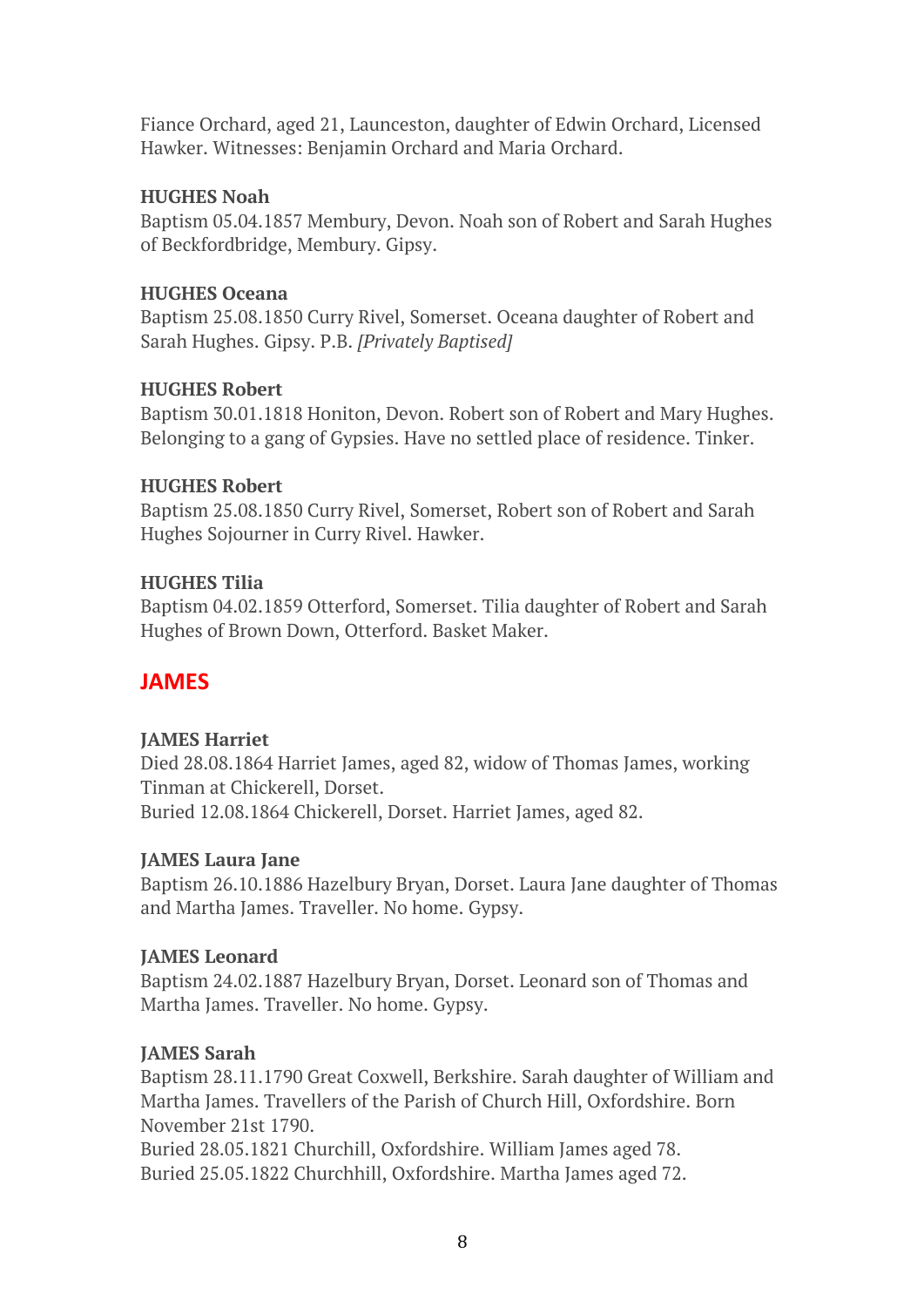Married 26.01.1818 Churchill, Oxfordshire. Abraham Orchard and Sarah James.

### **JAMES Thomas and PALMER Harriet**

Married 23.12.1808 Kingsclere, Hampshire. Thomas James and Harriet Palmer.

Died 22.08.1878 Thomas James, aged 93, Horse Dealer at Rampisham, Dorset. Buried 26.08.1878, Chickerell, Dorset. Thomas James aged 93.

### **JONES Harriet** *[JONES a mistake for JAMES]*

Baptism 23.12.1810 Finchampstead, Berkshire. Harriet daughter of Thomas and Harriet Jones [sic - should be James].

Died 25.05.1878 Harriet Penfold, 64, Licensed Hawker at Tresaddern, Gwennap, Redruth, Cornwall.

Buried 28.05.1878 St Day, Redruth, Cornwall. Harriet Penfold, aged 65, of Tresaddern.

### **The Family of Thomas and Harriet James in birth order**

### **JAMES Thomas**

Baptism 02.05.1813 Chilbolton, Hampshire. Thomas son of Thomas and Harriet James *sub dio [= Latin for 'under the open sky'.]* Tinkers.

### **JAMES Priscilla**

Baptism 20.10.1816 Weyhill, Hampshire. Priscilla daughter of Thomas and Harriet James of Norrington, Nr Arlesford, Hampshire. Travellers at the Fair.

### **JAMES John**

Baptism 02.05.1819 Chute, Wiltshire. John son of Thomas and Harriet James. Vagrants Labourers.

### **JAMES Susan**

Baptism 01.10.1820 Donhead St Andrew, Wiltshire. Susan daughter of Thomas and Harriet James of Donhead. Labourer.

### **JAMES Sarah**

Baptism 10.03.1822 North Waltham, Hampshire. Sarah daughter of Thomas and Harriet James. Travellers.

### **JAMES Eliza**

Baptism 20.02.1825 Heckfield cum Mattingley, Hampshire. Eliza daughter of Thomas and Harriet James. Travellers.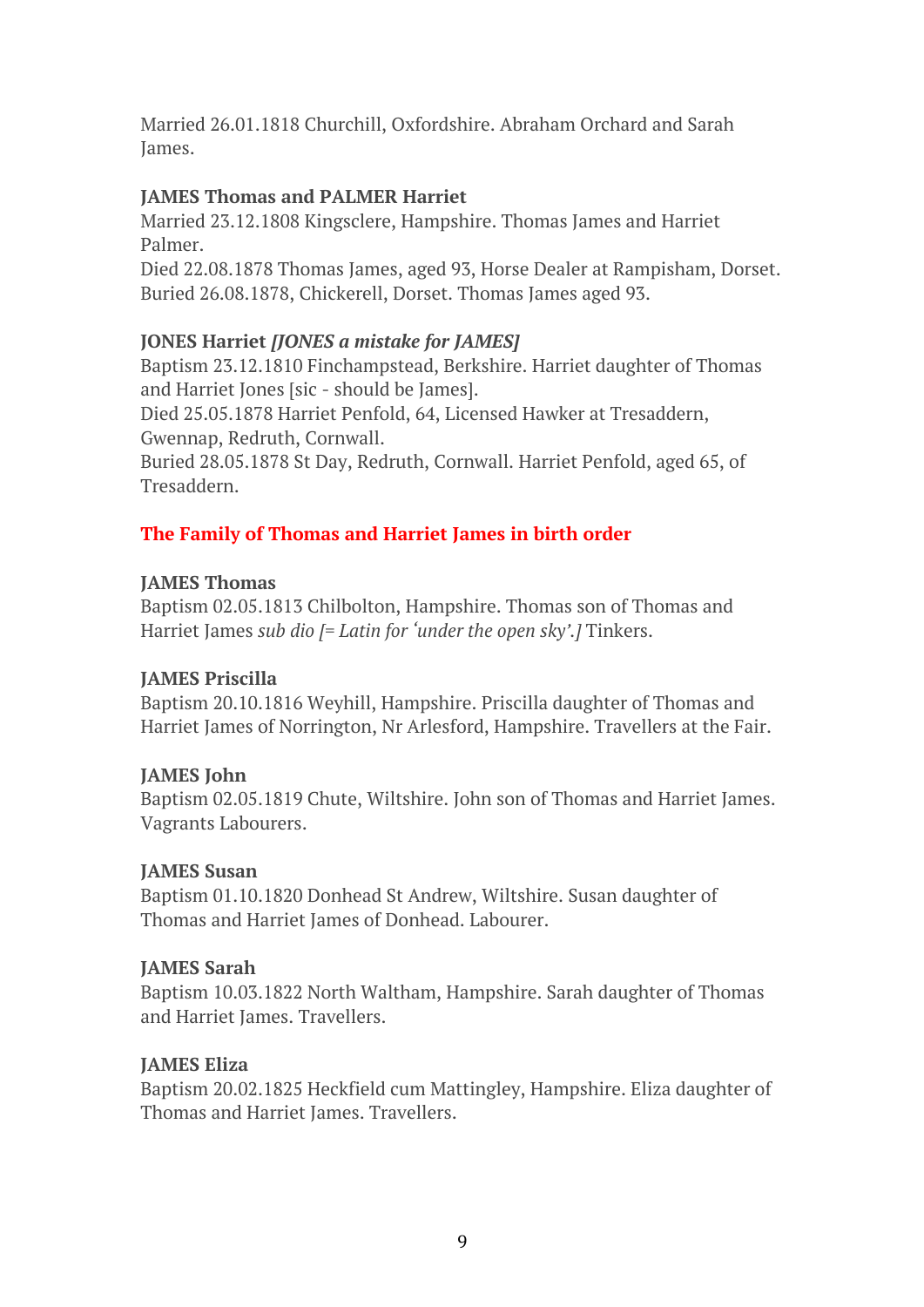### **JAMES William**

Baptism 02.03.1828 Crawley, Hampshire William son of Thomas and Harriet James of Crawley. Traveller.

### **JAMES Rebecca**

Baptism 24.10.1830 Burbage, Wiltshire. Rebecca daughter of Thomas and Harriet James of Northington Nr Candover, Hampshire. Labourer.

# **LIGHT**

### **LIGHT Abraham**

Baptised 12.05.1777 Romsey, Hampshire. Abraham, son of Isaac and Ann Light [with twin brother Isaac]. Buried 31.10.1820 Windsor, Parramatta, New South Wales, Australia, aged 45.

### **LIGHT Isaac and ELLIOTT Ann**

Married 19.04.1765 Storrington, Sussex. Isaac Light and Ann Elliott.

### **LIGHT Isaac**

Died 22.10.1875 Portsmouth, Hampshire. Isaac Light. Aged 67. Travelling Hawker.

### **The Family of Abraham and Elizabeth Light in birth order**

### **LIGHT James**

Baptism 25.07.1803 St Nicholas, Brighton, Sussex. James son of Abraham and Elizabeth Light. (Born April 18th.)

### **LIGHT Isaac**

Baptism 22.03.1807 Wisborough Green, Sussex. Isaac son of Abraham and Eliz Light (Born Mar 17.)

### **LIGHT Anne**

Baptism 11.02.1810 Kirdford, Sussex. Anne daughter of Abraham and Elizabeth Light.

### **LIGHT Abraham**

Baptism 16.02.1812 Steep, Hampshire. Abraham son of Abraham and Elizabeth Light. (Born 22 January.)

### **LIGHT Edward**

Baptism 13.03.1814 Linchmere, Sussex. Edward son of Abraham and Elizabeth Light of Rumsey, Hampshire. Travelling Tinker.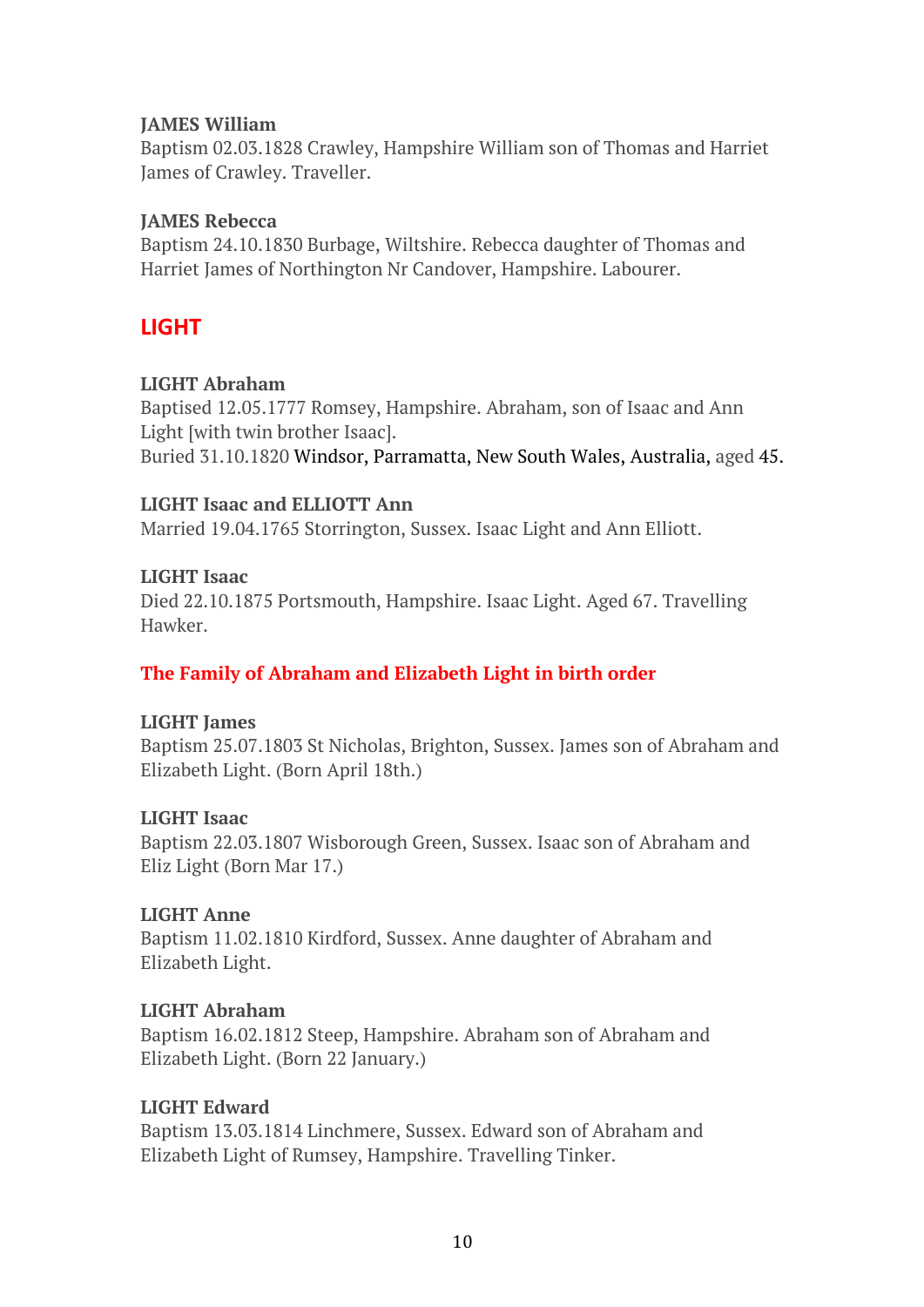### **LIGHT Sarah**

Baptism 28.05.1815 North Chapel, Sussex. Sarah daughter of Abraham and Elizabeth Light. Traveller.

### **LIGHT Michael Sanders**

Baptism 02.04.1820 Alford, Surrey. Michael Sanders son of Elizabeth Light. Illegit. *[= illegitimate]*. Traveller.

### **The Family of Isaac and Ann Light in birth order**

#### **LIGHT William**

Baptism 31.05.1772 Funtington, Sussex. William son of Isaac and Ann Light.

### **LIGHT Sarah**

Baptism 24.04.1774 Sidlesham, Sussex. Sarah daughter of Isaac and Ann Light. Travellers.

### **LIGHT Jacob**

Baptism 25.02.1776 Havant, Hampshire. Jacob son of Isaac and Ann Light.

### **LIGHT Abraham and LIGHT Isaac**

Baptism 12.05.1777 Romsey, Hampshire. Abraham and Isaac, twins, sons of Isaac and Ann Light.

### **LIGHT Adam**

Baptism 06.06.1782 West Farleigh, Kent. Adam son of Isaac and Ann Light (Trampers who worked of Mr Charleton).

### **LIGHT Elizabeth**

Baptism 23.10.1785 Arundel, Sussex. Elizabeth daughter of Isaac and Ann Light.

# **MILLS**

### **MILLS Ann**

Died 04.08.1876 Goar Knap, Yeovil, Somerset. Ann Mills. Aged 90. Widow of Joseph Mills, A Cutler.

### **MILLS Charlotte**

Baptism 17.05.1807 Hurstborne Priors, Hampshire. Charlotte daughter of George and Mary Mills. (Born 26.06.1797)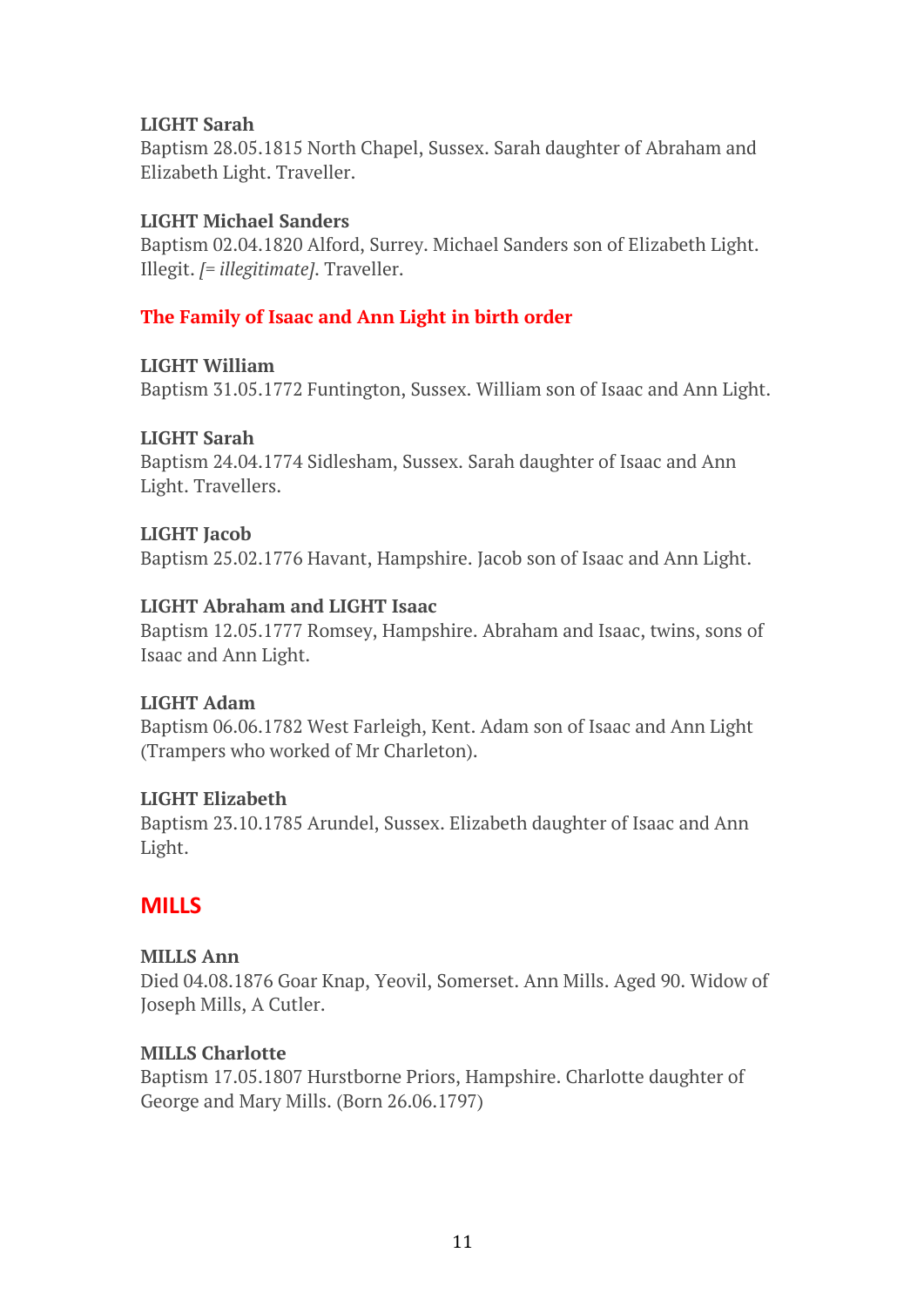#### **MILLS Cornelius**

Baptism 26.06.1808 Sturminster Newton, Dorset. Cornelius son of Joseph and Ann Mills.

#### **MILLS George and MONDAY Mary**

Married 25.02.1797 Whitchurch, Hampshire. George Mills and Mary Monday.

#### **MILLS James and MILLS Kezia**

Baptism 25.01.1842 Pitminster, Somerset. James and Kezia children of Joseph and Ann Mills of Sturminster Newton. Brazier.

#### **MILLS Moses**

Baptism 16.10.1813 Maiden Newton, Dorset. Moses son of Joseph and Ann Mills. No abode. Traveller.

#### **MILLS Rebecca**

Baptism 06.10.1799 Church Oakley, Hampshire. Rebecca daughter of Geo and Mary Mills. Died 14.12.1838 Rebecca Yearley, 40, wife of William Burr, Tinplate Worker, at Britford, Wiltshire

#### **MILLS Sarah**

Baptism 28.03.1802 Church Oakley, Hampshire. Sarah daughter of Geo and Mary Mills, Vagrants.

# **ORCHARD AND VARIANTS**

### **ARCHER Rebecca**

Baptism 04.03.1827 Chedworth, Gloucestershire. Rebecca daughter of Edward and Priscilla Archer, Basket Maker.

#### **ARCHERD William and DENLY/DENBY Mary**

Possible marriage: 19.12.1708 Ashbury, Berkshire. William Archerd of Coltshill, Berkshire and Mary Denly/Denby of Buscott.

### **ORCHARD Ann**

Baptism 28.12.1828 Mildenhall, Wiltshire. Ann daughter of Edward and Christiana Orchard of Baydon. As reported Vagrants.

### **ORCHARD Ann Sophia**

Baptism 26.05.1863 Culmstock, Devon. Ann Sophia daughter of Thomas and Charlotte Orchard. Hawker of Hillmoor.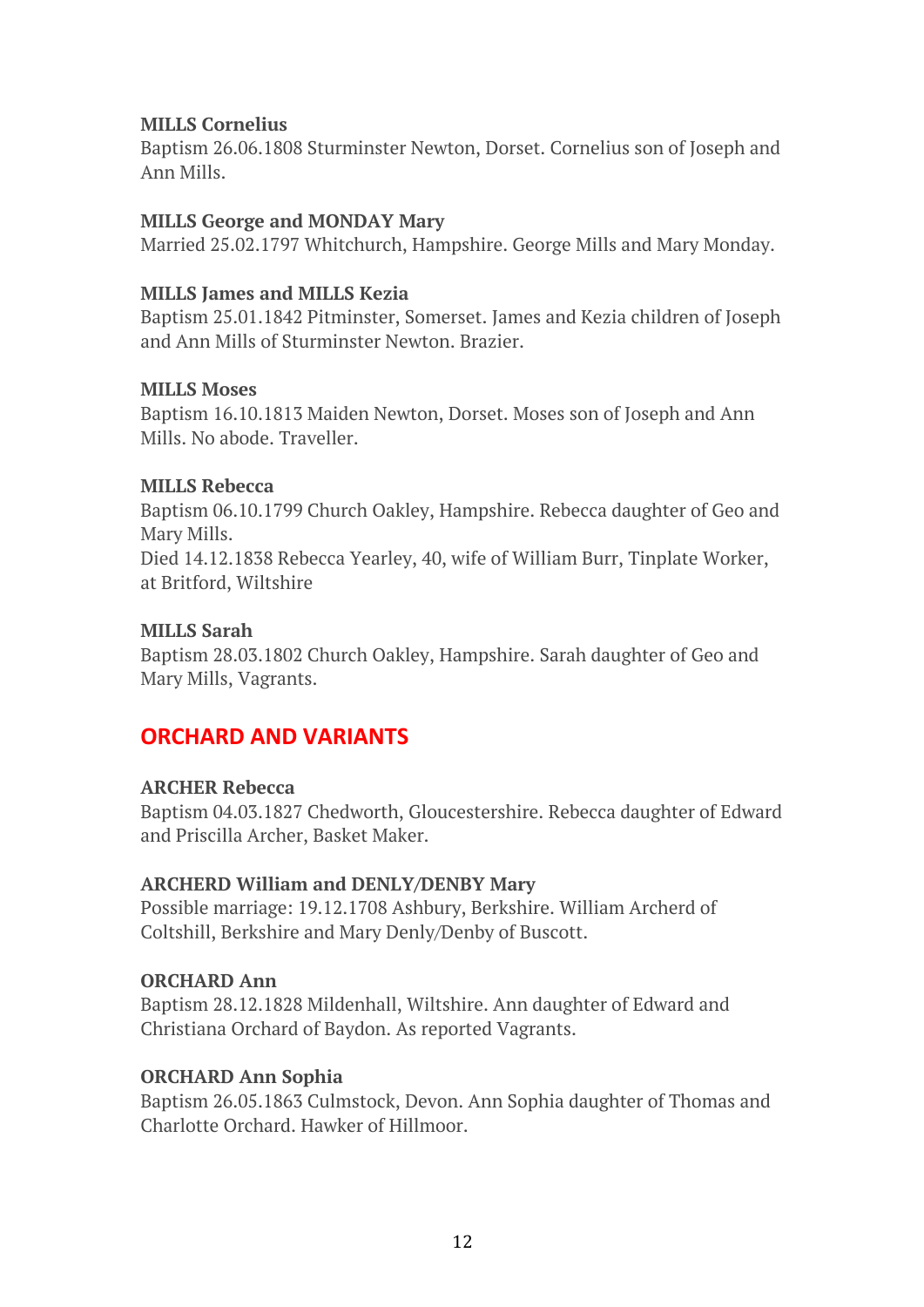### **ORCHARD Annie**

Died 18.11.1905 Annie Orchard, aged 65, Licensed Hawker of 122 King Street, Plymouth.

### **ORCHARD or CROCKER Benjamin**

Baptised 31.03.1872 Torpoint, Cornwall. Benjamin, son of James Orchard and Britannia Crocker, Hawkers.

Married 17.07.1893 Bodmin, Cornwall. Benjamin Orchard, aged 21 Licensed Hawker, The Beacon, Bodmin, son of James Orchard, Licensed Hawker, to Charlotte Orchard, aged 20, The Beacon, Bodmin, Cornwall, daughter of Edwin Orchard, Licensed Hawker. Witnesses: James Orchard, Edwin Orchard Died 09.06.1917 Benjamin Orchard, aged 45, Licensed Hawker in a tent at Hay Park Corner, St Tudy, Wadebridge, Cornwall.

### **ORCHARD Bessie**

Baptism 04.02.1900 St Cleer, Cornwall. Bessie daughter of Edward and Susie Orchard. Hawkers. Encamped on St Cleer Downs.

### **ORCHARD Britannia**

Died 03.10.1919 Britannia Orchard, aged 75, Licensed Hawker, Hatt, Saltash, Cornwall.

### **ORCHARD Caroline**

Baptism 09.02.1860 Withleigh, Devon. Caroline daughter of William and Caroline Orchard of Bydon, Wiltshire. Brush Maker.

### **ORCHARD Caroline**

Died 15.02.1900 Caroline Orchard, aged 85, Hawker, in a camp, Lew Moor, North Lew, Okehampton, Devon.

### **ORCHARD Charlotte**

Born 20.12.1873 Charlotte daughter of Edwin and Betsy Orchard (née Penfold) Licensed Hawker, East Agar Highway, Illogan, Redruth, Cornwall Died 28.11.1935 Charlotte Orchard, 62 Licensed Hawker, St Catherine's Hill, Launceston, Cornwall.

### **ORCHARD Charlotte**

Baptism 25.08.1901 St Cleer, Cornwall. Charlotte daughter of Edward and Susie Orchard. Hawker. Encamped on St Cleer Downs.

### **ORCHARD Charlotte**

Born 20.01.1931 Charlotte daughter of Thomas and Harriet Orchard (née Penfold) Licensed Hawker, in a tent in a field at Trelay Farm, Pelynt, Looe, Cornwall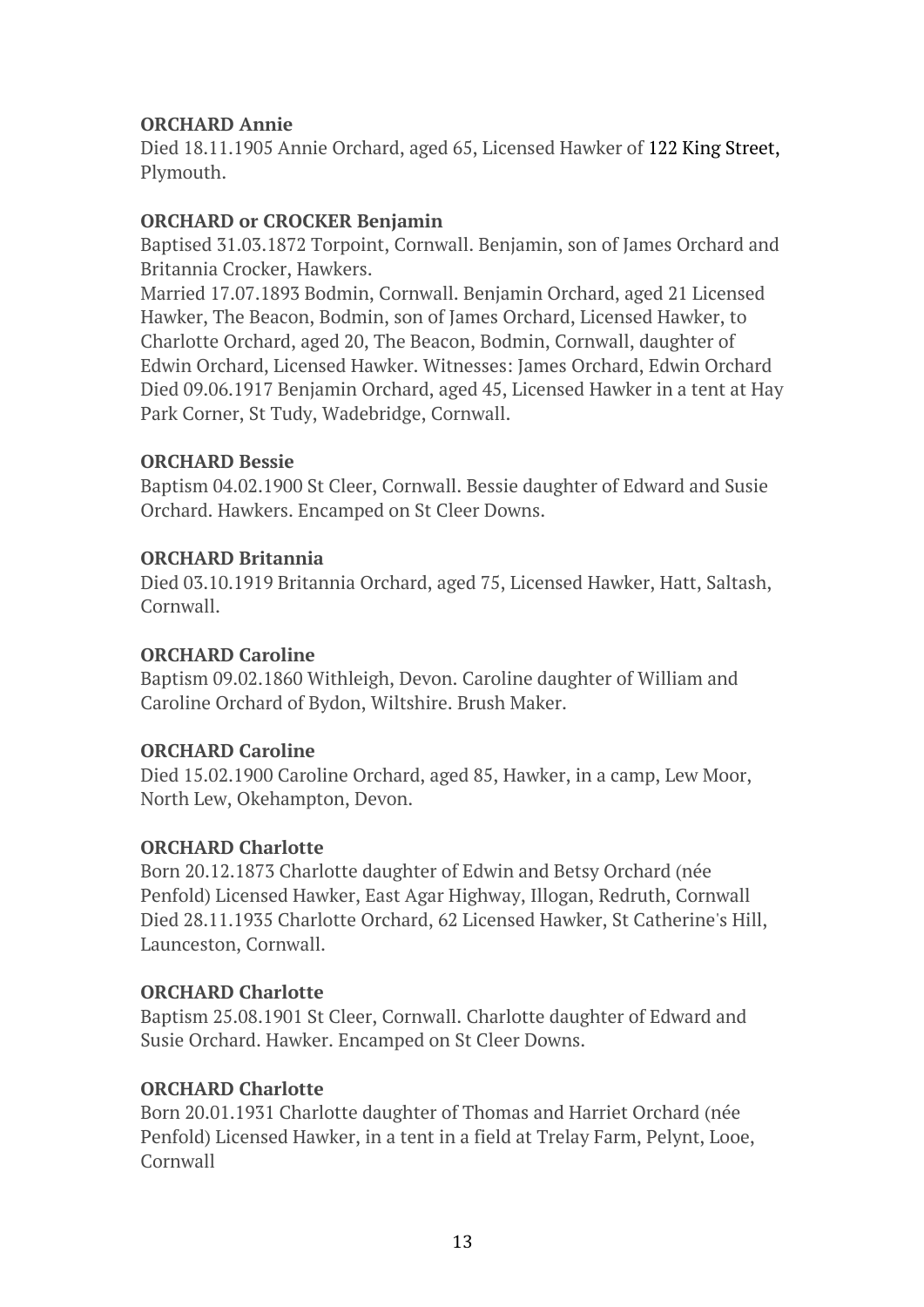Baptism 01.03.1931 Charlotte daughter of Thomas and Harriet Orchard, Treleigh Farm, Pelynt, Licensed Hawker at Lanreath, Cornwall. Died 17.02.2014 Charlotte Orchard, Liskeard, Cornwall

### **ORCHARD Christianity**

Baptism 16.04.1854 St Giles in the Wood, Devon. Christianity daughter of William and Caroline Orchard. Gipsy. *[Same day as Matthew Broadway - see page 37]*

### **ORCHARD Defiance**

Baptism 14.12.1845 Bradninch, Devon. Defiance daughter of Joseph and Susan Orchard, Sojourning at Crows Ash in the Parish of Bradninch. Brushmaker.

### **ORCHARD Defiance**

Born 23.02.1872 Tavistock, Devon. Defiance daughter of Edwin and Betsy Orchard née Penfall. Licensed Hawker.

### **ORCHARD Edward**

Baptism 25.02.1798 Baydon, Wiltshire. Edward son of John and Ann Orchard of Uffington.

Married 20.07.1819 Shipton under Wychwood, Oxfordshire. Edward Orchard to Christian Hunt both of Ramsden. Witnesses Edward Davis and Sarah Scriven.

Died 19.05.1888 Edward Orchard, 92, Hawker of Culmstock at Union Workhouse, Wellington, Somerset.

### **ORCHARD Edwin**

Baptism 23.01.1842 Pitminster, Somerset. Edwin son of Edward and Christian Orchard. Camp on Leigh Hill. Brush Seller and Basket Maker.

### **ORCHARD Edwin**

Born 11.11.1843 Edwin son of Joseph and Susan Orchard (née Scarrett), at a tent in Munsley, Ledbury, Herefordshire, Travelling Hawker. Baptism 12.11.1843 Munsley, Herefordshire. Edwin son of Joseph and Susannah Orchard, born in the highway in the parish. Hawker. Married 15.04.1871 Plymouth, Devon. Edwin Orchard, aged 26, Hawker

(Licensed), 15 Martin Street, Plymouth, son of Joseph Orchard, Hawker (Licensed) to Elizabeth Penfold, aged 25, 15 Martin Street, Plymouth, daughter of John Penfold deceased, Hawker (Licensed). Witnesses: Alfred Penfold, Louisa Small.

Died 14.02.1920 Edwin Orchard, aged 74, Licensed Hawker, 9 Laira Street, Plymouth, Devon.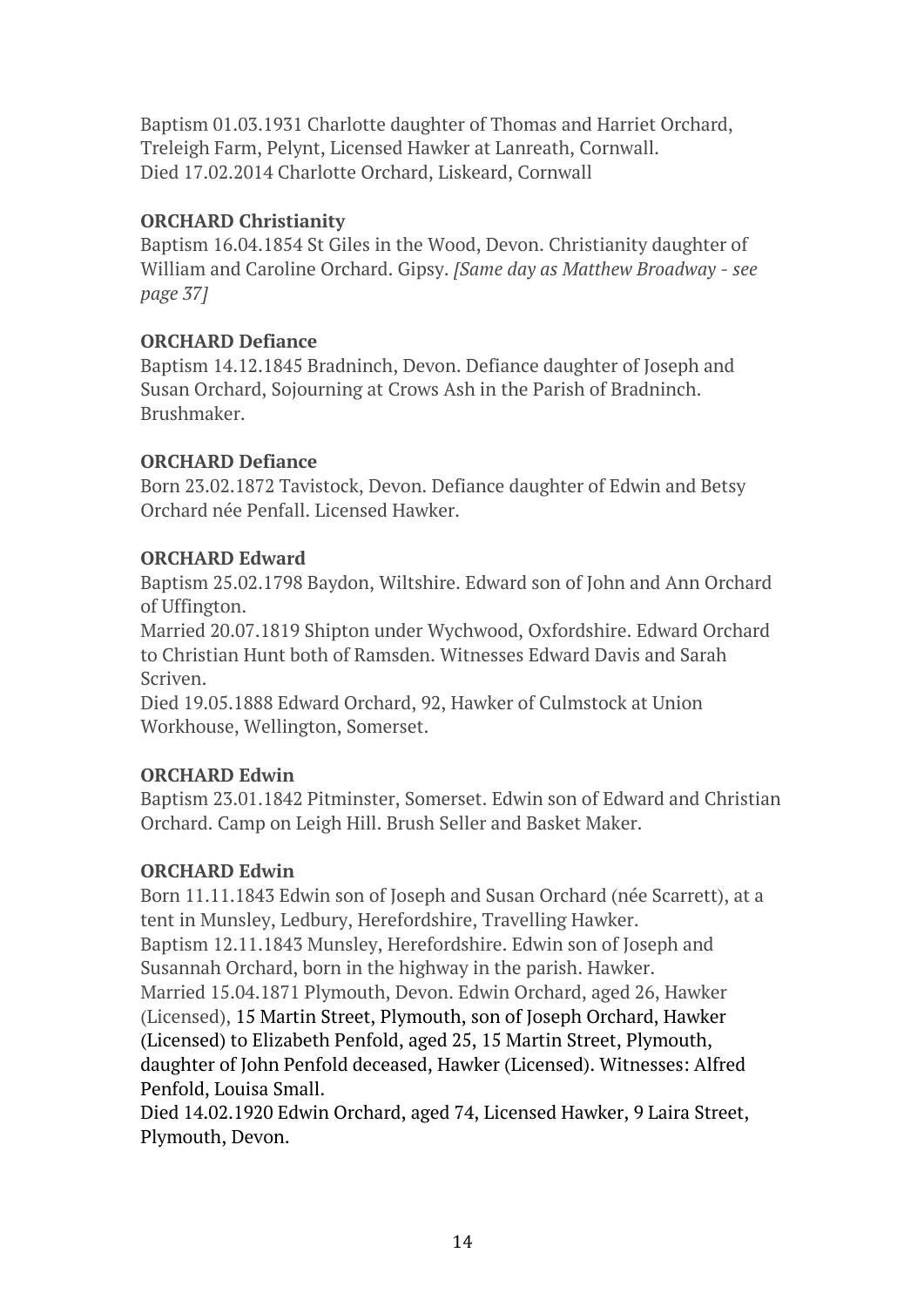### **ORCHARD Edwin and HUGHES Sophia**

Married 20.03.1866 Tiverton, Devon. Edwin Orchard. Full age. Hawker. Hillmoor, Culmstock son of Edward Orchard. Hawker and Sophia Hughes. Full age. Hillmoor, Culmstock daughter of Robert Hughes. Hawker. Witnesses: Henry Orchard. Charlotte Orchard.

### **ORCHARD Frederick**

Baptism 31.12.1904 St Cleer, Cornwall. Frederick son of Edwin and Susie Orchard. Hawker of Plymouth. Born on St Cleer Downs.

### **ORCHARD George**

Baptism 29.11.1818 Uffington, Berkshire. George son of Joseph and Ann Orchard. Travellers.

### **ORCHARD George**

Baptism 25.08.1901 St Cleer, Cornwall. George son of Edward and Annaretta Orchard. Hawker. Encamped on St Cleer Downs.

### **ORCHARD Henry**

Baptism 23.09.1838 Brokenborough, Wiltshire. Henry son of Edward and Christian Orchard. Brush Seller.

### **ORCHARD Henry**

Baptism 06.10.1844 Mariansleigh, Devon. Henry son of William and Caroline Orchard. Hawker.

### **ORCHARD Henry**

Baptism 20.05.1855 Huntshaw, Devon. Henry son of James and Sarah Orchard.

### **ORCHARD Henry**

Died 20.03.1901 Plymouth, Devon. Henry Orchard. Aged 16. Brush Hawker.

### **ORCHARD Henry**

Baptism 17.03.1906 St Cleer, Cornwall. Henry son of Joseph and Eliza Orchard. Hawker (Gipsy) of St Cleer Downs.

### **ORCHARD Jack and BURR Feock**

Married 04.02.1915 Truro, Cornwall. Jack Orchard, aged 23, Licensed Hawker, Carnon Downs, Feock, son of Joseph Orchard, Licensed Hawker to Delia Burr, aged 22, Licensed Hawker, Carnon Downs, Feock, daughter of Walter Burr, Licensed Hawker. Witnesses: Bessie and William Penfold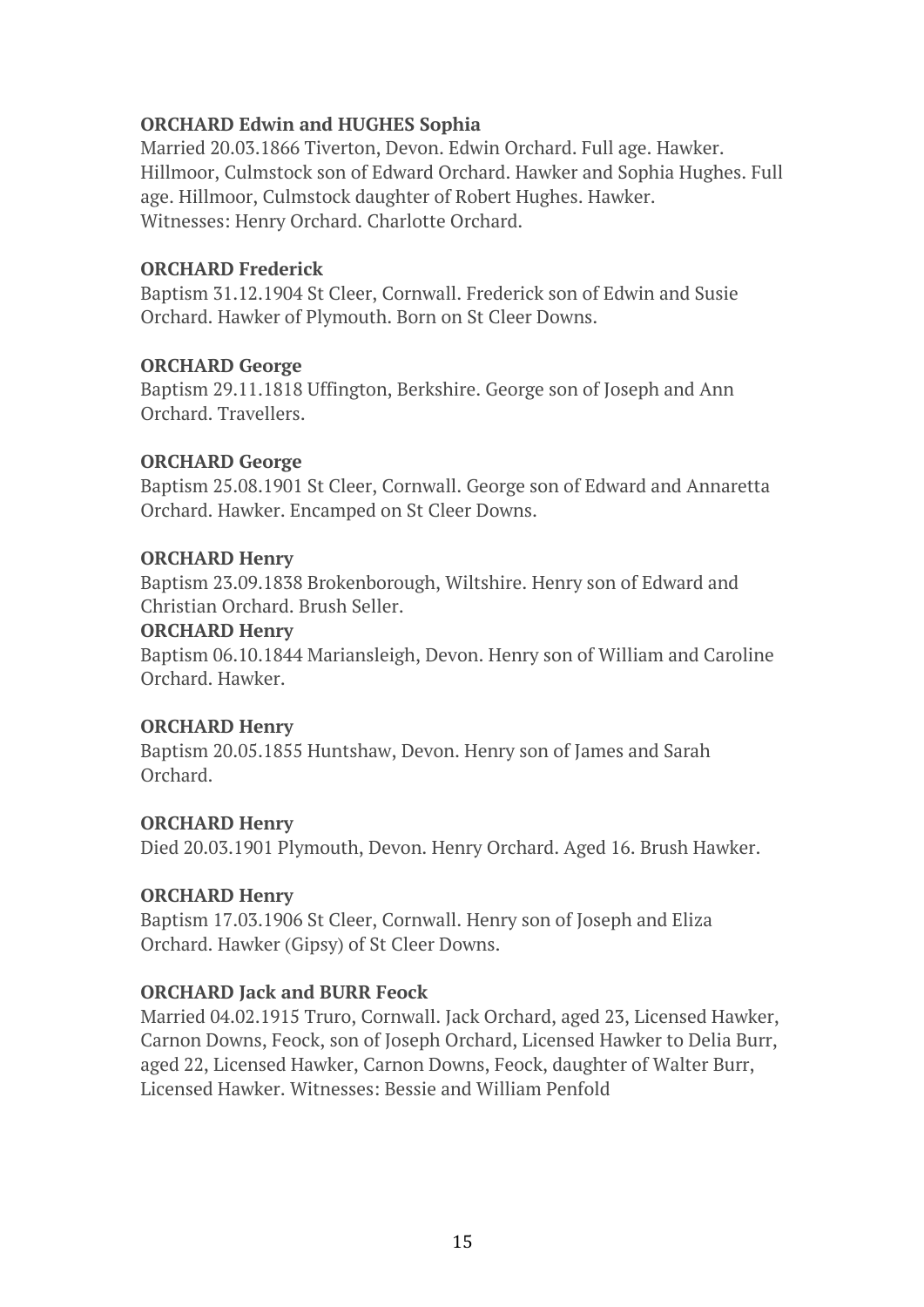#### **ORCHARD James**

Baptism 11.08.1811 Wallingford, Berkshire. James son of Joseph and Ann Orchard. Travellers.

#### **ORCHARD James**

Baptism 08.05.1825 Barrington Parva, Gloucestershire. James son of Edward and Christian Orchard of Coventry, Warwickshire. Itinerant Hawker.

#### **ORCHARD James**

Baptism 02.01.1848 Nettlecombe, Somerset. James son of William and Caroline Orchard, Travellers from place to place of Salisbury. Mat Makers. Married 15.06.1871 Stratton, Cornwall. James Orchard, aged 22, Licensed Hawker of Stratton, son of William Orchard, Licensed Hawker, to Britannia Crocker, aged 23, Licensed Hawker of Stratton, daughter of Benjamin Crocker, Licensed Hawker.

Died 09.04.1923 James Orchard, aged 77, Licensed Hawker, Britanny Villa, Hatt, Saltash, Cornwall.

#### **ORCHARD James**

Baptism 07.06.1891 St Cleer, Cornwall. James son of James and Brittannia [Elizabeth deleted] Orchard. Gipsies encamped on St Cleer Down. Hawker. *[Same day as Sophia Orchard - see page 18]*

#### **ORCHARD Jimmie**

Baptism 11.11.1903 St Cleer, Cornwall. Jimmie son of Edward and Susie Orchard. Hawkers. Encamped on St Cleer Downs.

#### **ORCHARD Job**

Baptism 20.12.1829 Witney, Oxfordshire. Job son of Edward and Christian Orchard, Gypsey. *[Same day as Amelia Ducket, daughter of Richard and Caroline Ducket. Gypsey]*

### **ORCHARD Job**

Baptism 19.01.1851 Halse, Somerset. Job son of Joseph and Susan Orchard, Wiltshire. Hawker.

### **ORCHARD John**

Baptism 05.11.1749 Aldermaston, Berkshire. John son of John and Mary Orchard, Travellers. *[from Bishop's Transcripts]* Buried 29.01.1807 Liddington, Wiltshire. John Orchard, aged 64, 'A poor chimney sweeper'.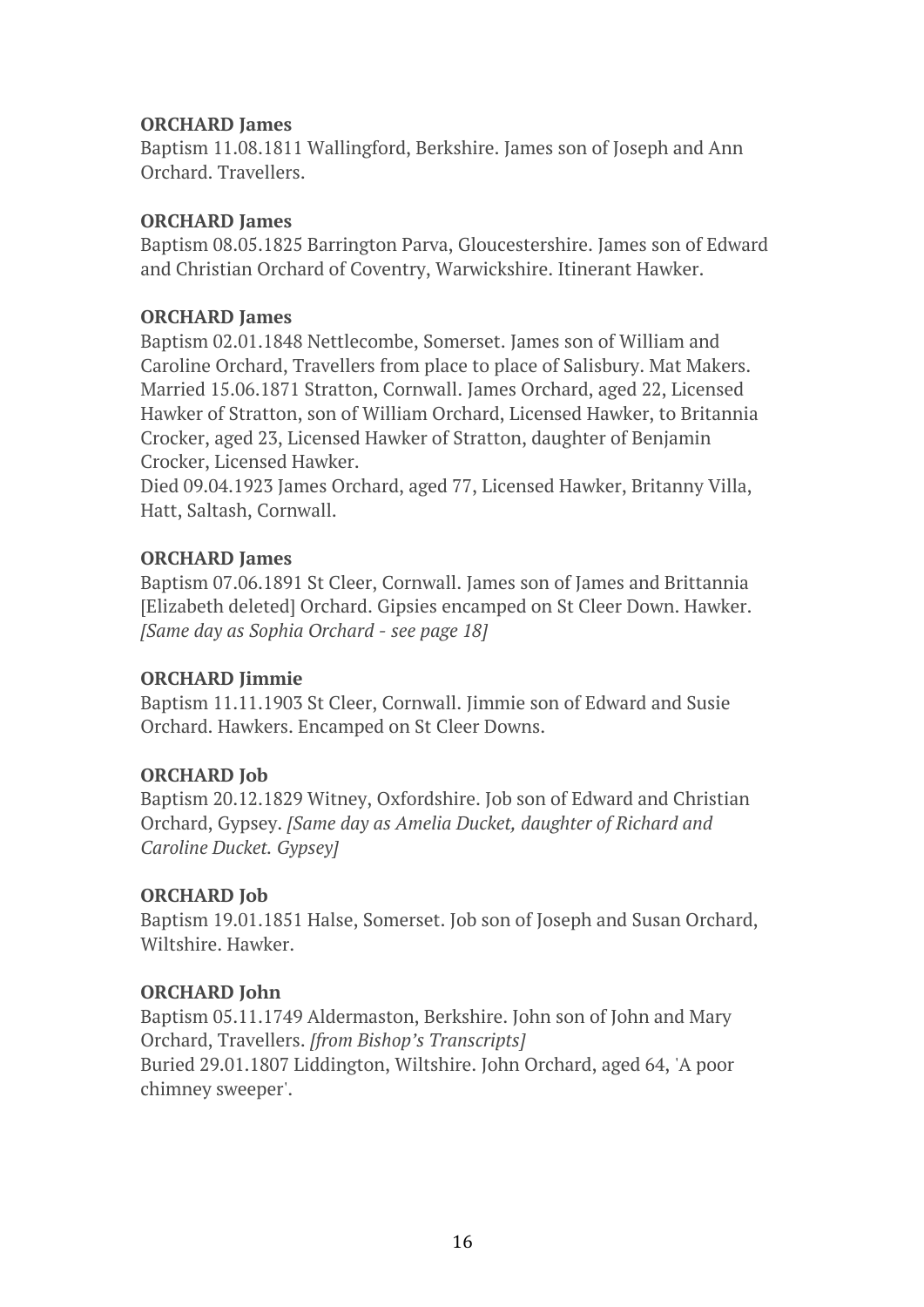### **ORCHARD John**

Baptism 03.04.1719/20 Rotherfield Peppard, Oxfordshire. John son of William and Mary Orchard, Vagrants.

Possible marriage: 02.10.1745 Stanton Harcourt, Oxfordshire. John Archer of Bradwell and Mary Saunders.

### **ORCHARD John**

Baptism 03.07.1836 Shipton Moyne, Gloucestershire. John son of Edward and Christian Orchard of Baydon, Wiltshire. Basket Maker.

### **ORCHARD Joseph**

Baptism 22.10.1861 Mariansleigh, Devon. Joseph son of James and Sarah Orchard.

### **ORCHARD Mark**

Born 13.04.1926 Mark son of Thomas and Britannia Orchard (née Sanders), Licensed Hawker, in a tent, Burnt House, St. Cleer, Liskeard, Cornwall

### **ORCHARD Mark and ORCHARD Charlotte**

Married 22.12.1951 Mark Orchard, aged 25, Dealer, Moss Side, Callington, Cornwall son of Thomas Orchard deceased, Dealer to Charlotte Orchard, aged 20. Moss Side, Callington, Cornwall. Daughter of Thomas Orchard, Dealer at Callington, Cornwall. Witnesses: Thomas Orchard, H. Orchard, C. Penfold

### **ORCHARD Mary**

Baptism July 1785 Shalborne, Wiltshire. Mary Orchard b.b. *[= base born]* daughter of Mary. Traveller.

### **ORCHARD Mary Ann**

Baptism 30.01.1859 Culmstock, Devon. Mary Ann daughter of John and Sarah Orchard. Hawker.

### **ORCHARD Nanny**

Baptism 04.03.1832 Hullavington, Wiltshire. Nanny daughter of Edward and Christian Orchard. Travelling Tinker.

### **ORCHARD Noah**

Died 18.07.1900 Plymouth, Devon. Noah Orchard. Aged 13. Son of Edwin Orchard. Brush Hawker.

### **ORCHARD Polly**

Baptism 11.11.1903 St Cleer, Cornwall. Polly daughter of Edwin and Annie Orchard. Hawkers. Encamped on St Cleer Downs.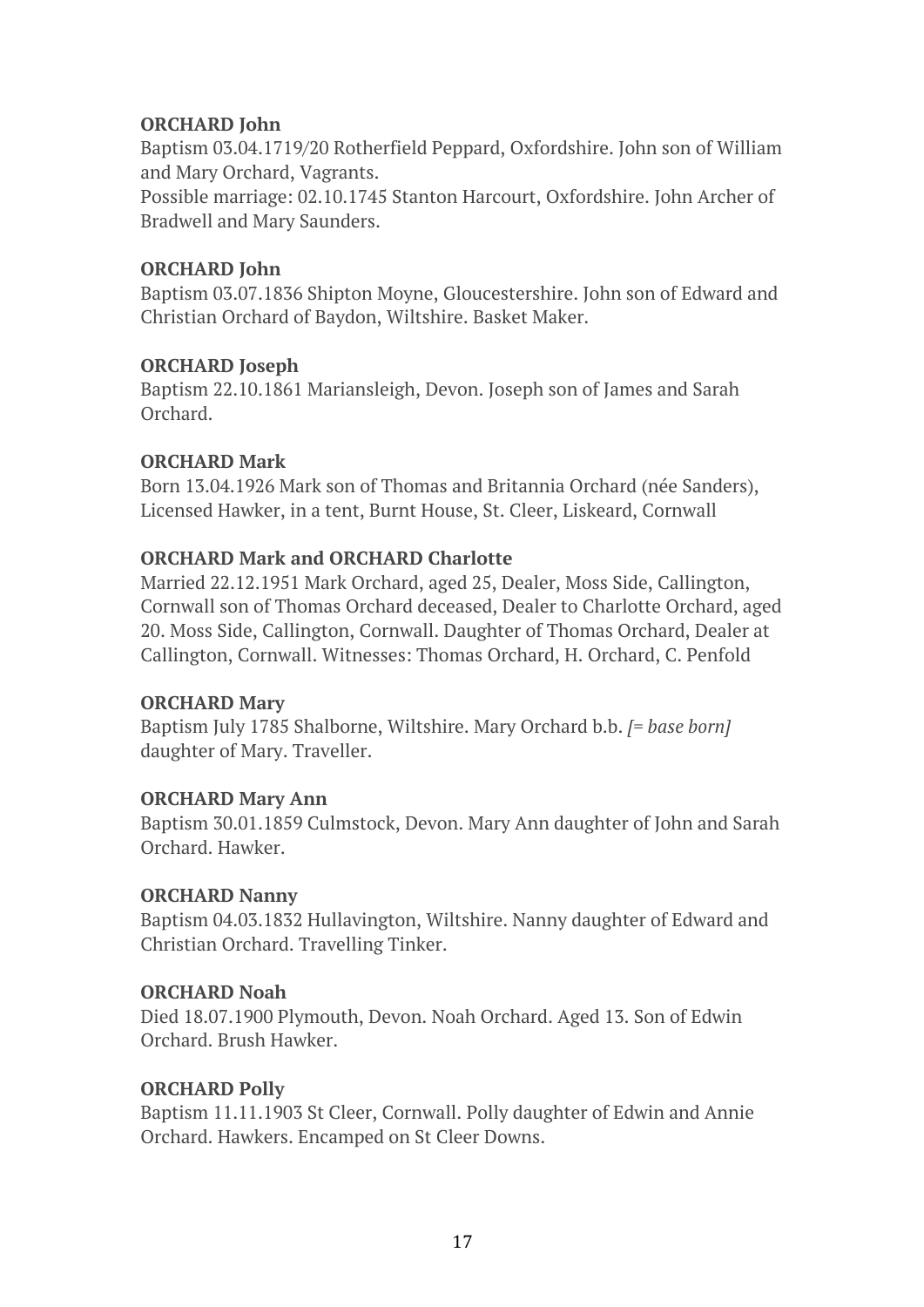### **ORCHARD Sophia**

Baptism 18.01.1846 Tedburn St Mary, Devon. Sophia daughter of William and Caroline Orchard. Travelling Gipsies.

### **ORCHARD Sophia**

Baptism 07.06.1891 St Cleer, Cornwall. Sophia daughter of Joseph and Martha Orchard. Gipsies encamped on St Cleer Down. Hawker. *[Same day as James Orchard - see page 16]*

### **ORCHARD Sophie**

Baptism 04.02.1900 St Cleer, Cornwall. Sophie daughter of Benjamin and Charlotte Orchard. Hawkers. Encamped on St Cleer Downs.

### **ORCHARD Susan**

Born 21.05.1850 Stogumber, Somerset, Susan daughter of William and Caroline Orchard (née Scarrott) Basket Maker of Jacob's Pond, Stogumber, Somerset.

Baptised 26.05.1850 Stogumber, Somerset. Susan daughter of William and Caroline Orchard of Baydon, Wiltshire. Brush Maker.

Died 28.09.1933 Susan Orchard, aged 82, Licensed Hawker in a tent, Webworthy, North Petherwin, Launceston, Cornwall.

### **ORCHARD Susie**

Baptism 15.04.1904 Susie daughter of Joseph and Eliza Orchard. Hawker. Encamped on St Cleer Downs.

### **ORCHARD Thomas**

Baptism 17.05.1857 Tavistock, Devon. Thomas son of William and Caroline Orchard, Gipsy of Gulworthy. *[Same day as William Holland - see page 38]*

### **ORCHARD Thomas**

Baptism 08.06.1859 Tiverton, Devon. Thomas son of Joseph and Susan Orchard of Salisbury. Gypsy.

### **ORCHARD Thomas**

Born 12.08.1906 Thomas son of Benjamin and Charlotte Orchard (née Orchard) Travelling Hawker, Hedge Corner, St Stephens, Launceston, Cornwall.

Baptised 26.12.1906 Thomas son of Benjamin and Charlotte Orchard, Hawker of Plymouth, encamped on St Cleer Downs, St Cleer, Cornwall.

Married 10.04.1930 Holsworthy, Devon. Thomas Orchard, aged 23, Licensed Hawker, Brandis Corner, son of Benjamin Orchard, deceased, Licensed Hawker, to Harriet Penfold, aged 21, Brandis Corner, daughter of Moses Penfold, Licensed Hawker. Witnesses: Thomas Penfold and Carrie Birch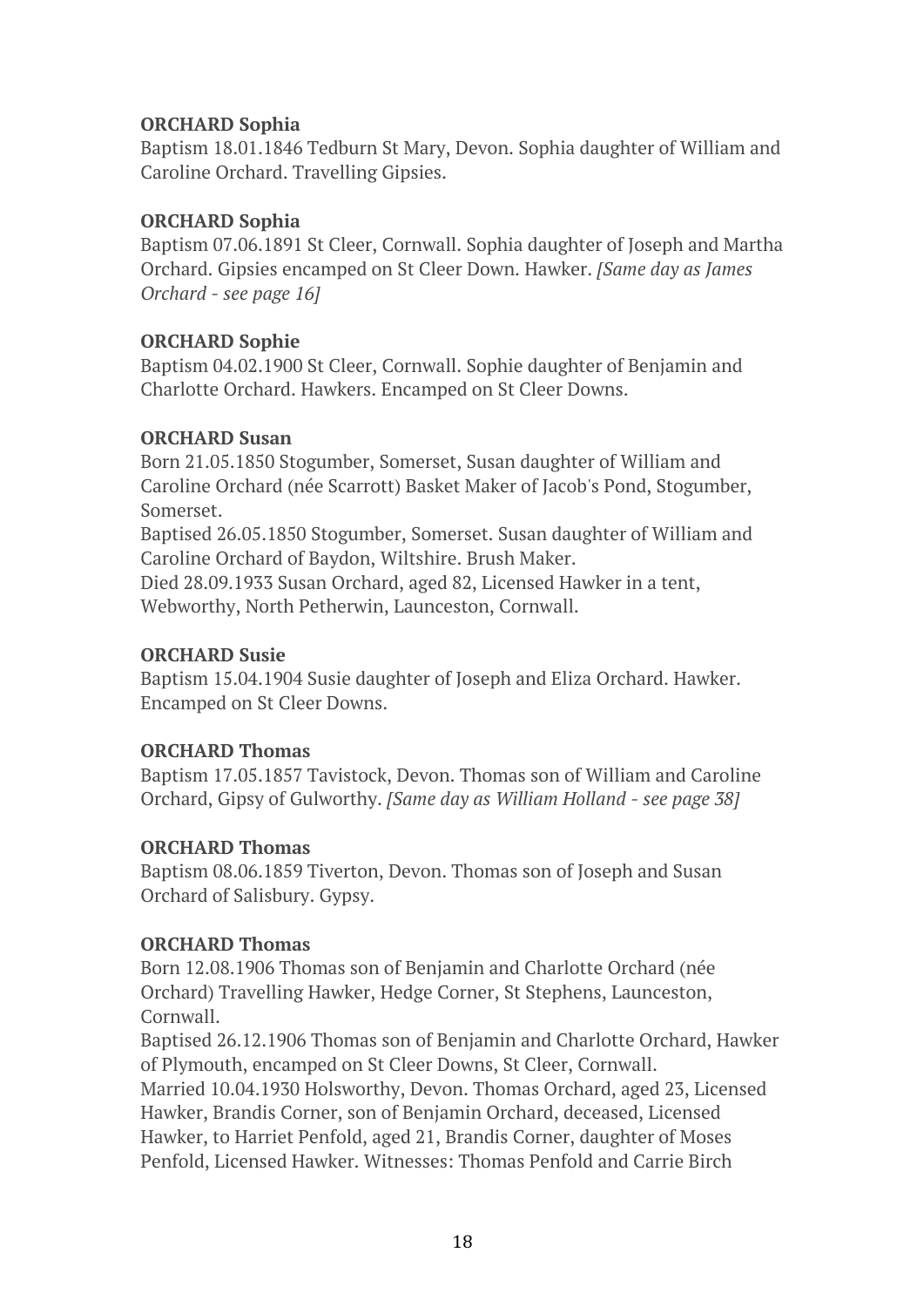Died 19.03.1977 Thomas Orchard, General Dealer, Liskeard Hospital, Cornwall.

### **ORCHARD William**

Baptism 02.04.1820 Garsington, Oxfordshire. William son of Edward and Christian Orchard, Vagrants.

Married 02.10.1843 Shipton under Wychwood, Oxfordshire. William Orchard, Full Age, Traveller with Brushes of Shipton, son of Edward Orchard, Basket Maker to Caroline Scarrott, Full Age, of Shipton, daughter of William Scarrott, Brush Maker. Witnesses: Joseph Coffey and Hosanna Loveridge. Died 06.02.1900 William Orchard, aged 89, Hawker, in a camp, Lew Moor, North Lew, Okehampton, Devon.

### **ORCHARD William**

Baptism 02.04.1848 Uplyme, Devon. William son of Joseph and Susan Orchard of Salisbury. Brush Manufacturers.

# **ORCHARD Willie**

Baptism 14.02.1886 Leighland, Somerset. Willie son of Joseph and Susan Orchard, of Hemyock, Devon. Hawkers.

### **ORCHART Thomas**

Baptism 18.05.1834 Hailey, Oxfordshire. Thomas son of Robert and Christian Orchart.

# **ORCHETT aka ORCHARD Joseph**

Baptism 08.06.1823 Kempsford, Gloucestershire. Joseph son of Edward and Christian Orchett, Labourer.

Married 03.10.1842 Shipton under Wychwood, Oxfordshire. Joseph Orchard, Minor, Trader in Brushes, of Shipton, son of Edward Orchard, Trader in Brushes, to Susan Scarrott, Full Age, Trader in Brushes, of Shipton, daughter of William Scarrott, Trader in Brushes. Witnesses: Sophia Orchard, William Orchard.

Second marriage: 22.03.1880 Plymouth, Devon. Joseph Orchard, widower, aged 56, Licensed Hawker, of The Market, East Stonehouse, son of Edward Orchard, Basket Maker, to Anne Durack, widow, aged 41, of 122 King Street, Plymouth, daughter of John Adams, deceased, Labourer.

Died 15.09.1899 Joseph Orchard, aged 68, Hospital Plymouth, Devon. Brush Hawker of 122 King Street.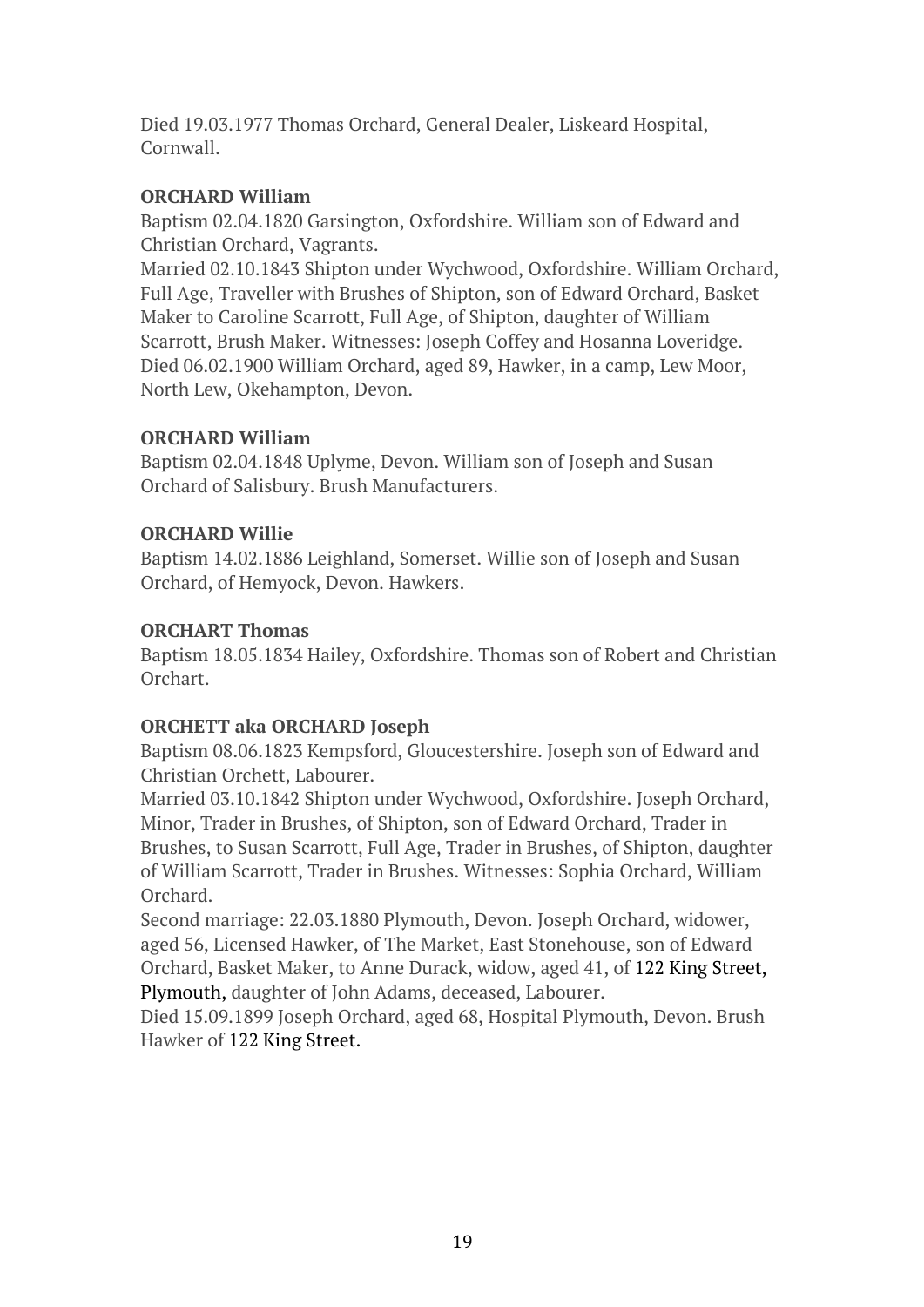### **The Family of James and Britannia Orchard in birth order**

#### **ORCHARD or CROCKER Benjamin**

Baptism 31.03.1872 Torpoint, Cornwall. Benjamin son of James Orchard and Britania Crocker. Hawker.

#### **ORCHARD Joseph**

Baptism 25.12.1873 Liskeard, Cornwall. Joseph son James and Britannia Orchard of Lymes, Dorset. Hawker. (Born October.)

#### **ORCHARD Caroline**

Baptism 20.12.1874 Lanreath, Cornwall. Caroline daughter of James and Britannia Orchard of Roadside, Lanreath. Gipsy, of Lyme Regis, Dorset.

#### **ORCHARD Delilah**

Baptism 04.12.1877 Altarnun, Cornwall. Delilah daughter of James and Britannia Orchard of Plymouth passing through the Parish. Licensed Hawker, Basket Maker.

#### **ORCHARD Susan**

Baptism 06.10.1881 Michaelstowe, Cornwall. Susan daughter of James and Britannia Orchard, Sojourners. Basket Maker.

### **ORCHARD Edward**

Baptism 30.10.1881 Michaelstowe, Cornwall. Edward son of James and Britannia Orchard. Sojourners. Basket Maker.

### **ORCHARD John and BLANN Helen**

Married 26.07.1802 Chicheley, Buckinghamshire. John Orchard and Helen Blann.

#### **ORCHARD and BLAND**

Married 09.04.1809 Appleton, Berkshire. Joseph Orchard, a Travelling Man of Longcot, Berkshire, and Ann Bland of Chicheley, Buckinghamshire, a Travelling Woman.

### **ORCHARD Joseph**

Buried 16.11.1833 Longcot, Berkshire. Joseph Orchard, aged 50, of Farnham.

### **The Family of John and Mary/Ann Orchard in birth order**

### **ORCHARD Jane**

Baptised 13.03.1785 Harwell, Oxfordshire. Jane daughter of John and Anne Orchard. Travellers.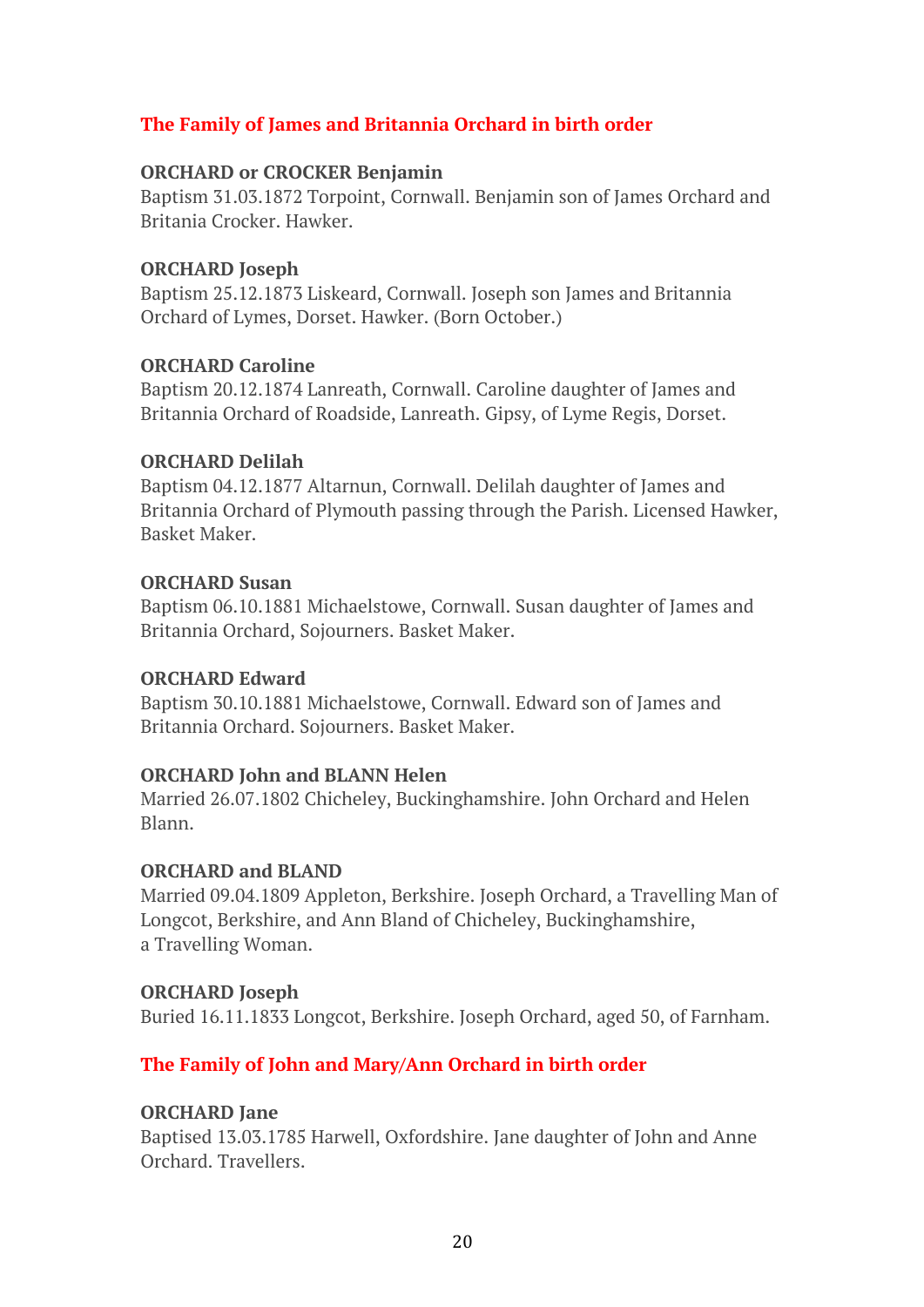#### **ORCHARD James**

Baptised 29.06.1788 Shalborne, Wiltshire. James son of Jn and Mary Orchard of Ofinton *[?Uffington]*, Berkshire.

#### **ORCHARD Martha**

Baptism 23.12.1791 Trowbridge, Wiltshire. Martha daughter of John and Ann Orchard.

#### **ORCHARD Mary**

Baptism 29.07.1792 Ashbury, Berkshire. Mary daughter of John and Ann Orchard lately Perry. Pauper of the Parish of Aishton Kains *[Ashton Keynes]*. (Born July 23.)

#### **ORCHARD Abel**

Baptism 01.05.1796 Ashbury, Berkshire. Abel son of John and Mary Orchard. Travellers. Lately Perry. (Born April 26.)

#### **ORCHARD Ann**

Baptism 27.06.1802 East Garston, Berkshire. Orchard Ann [sic] daughter of John and Ann.

### **The Family of Edward and Christian Orchard in birth order**

#### **ORCHARD James**

Baptism 08.05.1825 Little Barrington, Gloucester. James son of Edward and Christian Orchard. Married 02.09.1850 Taunton, Somerset. James Orchard and Sarah Mills daughter of Cornelius.

#### **ORCHARD Rebecca**

Baptism 04.03.1827 Chedworth, Gloucestershire. Rebecca daughter of Edward and Christian Orchard. Married 03.02.1845 Luppitt, Devon. Rebecca Orchard and Joseph son of Thomas Holland.

### **ORCHARD Job**

Baptism 20.12.1829 Witney, Oxfordshire. Job son of Edward and Christian Orchard. Married 22.07.1850 Luppitt, Devon. Job Orchard and Mary Ann daughter of

Cornelius Mills.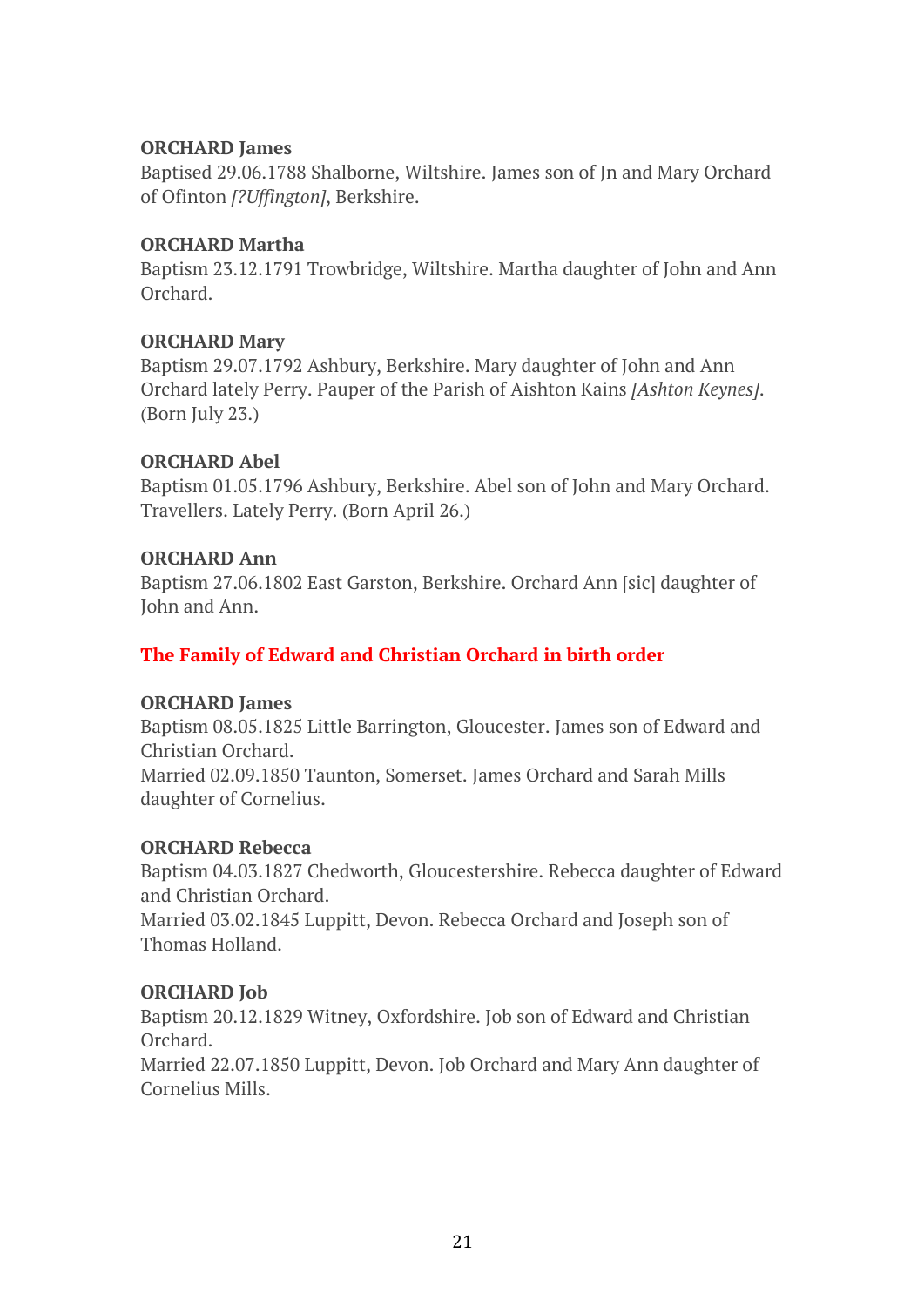### **ORCHARD Ann**

Baptism 28.12.1828 Mildenhall, Wiltshire. Ann daughter of Edward and Christian Orchard. Buried 04.01.1829 Great Coxwell, Berkshire.

#### **ORCHARD Nanny**

Baptism 04.03. 1832 Hullavington, Wiltshire. Nanny daughter of Edward and Christian Orchard. Married 21.10.1863 Culmstock, Devon. Ann Orchard and George Hooper.

#### **ORCHARD Thomas**

Baptism 18.05.1834 Hailey, Oxfordshire. Thomas son of Edward and Christian Orchard.

Married 31.03.1856 Luppitt, Devon. Thomas Orchard and Charlotte daughter of James Hughes.

### **ORCHARD John**

Baptism 03.07.1836 Shipton Moyne, Gloucestershire. John son of Edward and Christian Orchard. Married 14.01.1856 Offwell, Devon. John Orchard and Sarah daughter of Thomas James.

Died 24.05.1894 Roborough, North Devon.

### **ORCHARD Henry**

Baptism 23.09.1838 Brokenborough, Wiltshire. Henry son of Edward and Christian Orchard. Married 07.06.1860 South Leigh, Devon. Henry Orchard and Charlotte Ward.

### **ORCHARD Edwin**

Born 07.01.1842. Baptised 25.01.1842 Pitminster, Somerset. Edwin son of Edward and Christian Orchard.

Married 20.03.1866 Culmstock, Devon. Edwin Orchard and Sophia daughter of Robert Hughes.

### **The Family of Joseph and Susan Orchard in birth order**

### **ORCHARD Defiance**

Baptism 14.12.1845 Bradninch, Devon. Defiance daughter of Joseph and Susan Orchard. Died 01.05.1871 Newton Abbot, Devon. Unmarried.

### **ORCHARD William**

Baptism 02.04.1848 Uplyme, Devon. William son of Joseph and Susan Orchard.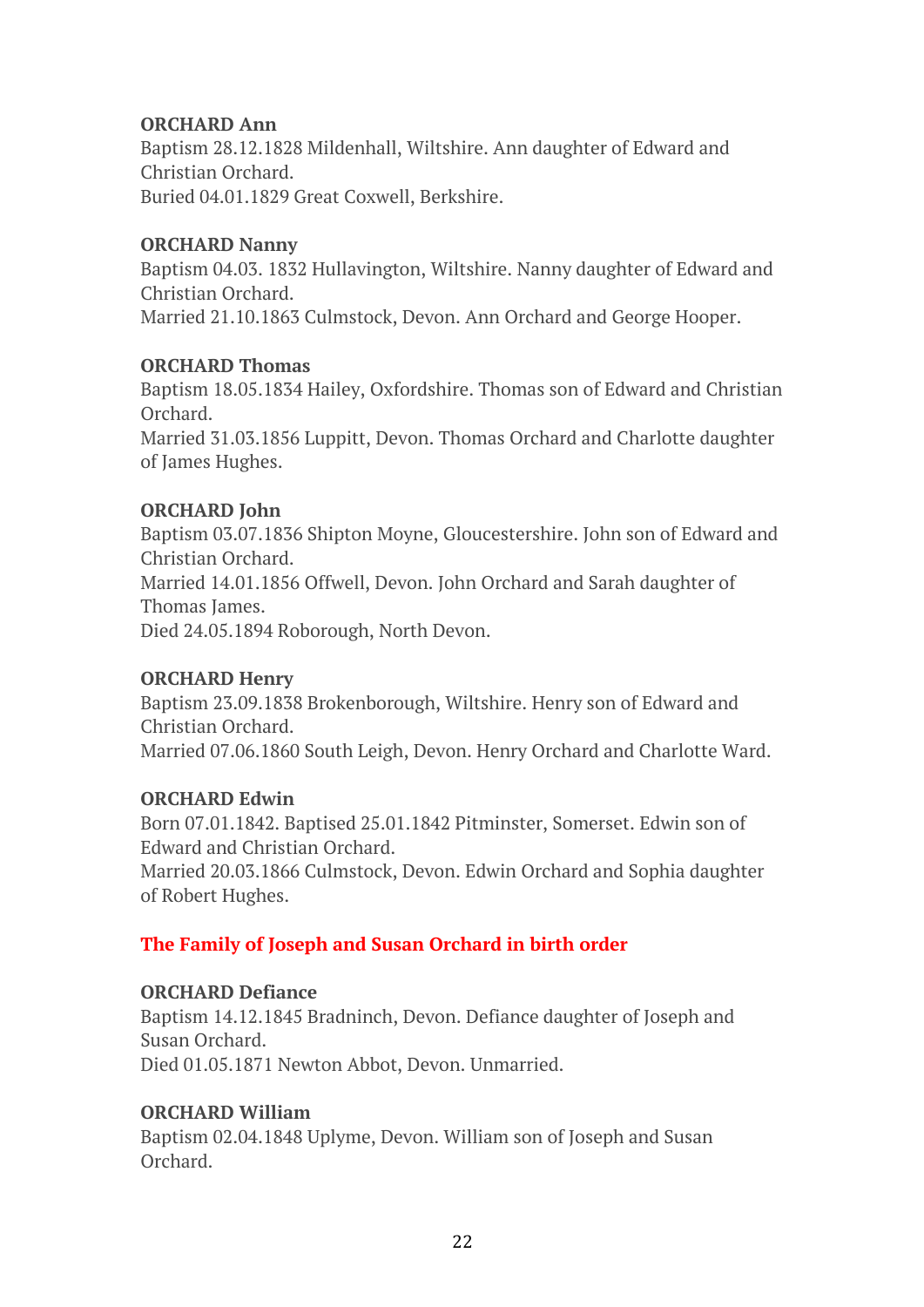Married 11.06.1874 Exeter, Devon. William Orchard and Priscilla Penfold, daughter of James Penfold.

### **ORCHARD Job**

Baptism 12.01.1851 Halse, Somerset. Job son of Joseph and Susan Orchard. Died 29.01.1855 West Buckland, Somerset.

### **ORCHARD James King**

Baptism 24.02.1856 Thurloxton, Somerset. James King son of Joseph and Susan Orchard. Married Virginie Estephanie Lora Cardin in Jersey.

**ORCHARD Thomas**

Baptism 08.06.1859 Tiverton, Devon. Thomas son of Joseph and Susan Orchard. Died as a child.

### **The Family of William and Caroline Orchard in birth order**

### **ORCHARD Henry**

Baptism 06.10.1844 Mariansleigh, Devon. Henry son of William and Caroline Orchard. Married 24.06.1879 Launceston, Cornwall. Henry Orchard and Sophia daughter of James and Sarah Orchard. Died 1931 Hatherleigh, Devon.

### **ORCHARD Sophia**

Baptism 18.01.1846 Tedburn St Mary, Devon. Sophia daughter of William and Caroline Orchard. Married 23.04.1866 Chulmleigh, South Molton, Devon, Sophia Orchard to Thomas Penfold, son of John and Harriet Penfold.

### **ORCHARD Joseph**

Baptism 25.07.1852 Stogumber, Somerset. Joseph son of William and Caroline Orchard.

### **ORCHARD Christianity**

Baptism 16.04.1854 St Giles in the Wood, Devon. Christianity daughter of of William and Caroline Orchard.

Married 24.12.1879 South Molton, Devon, Christiana Orchard and Henry Orchard, son of James Orchard. *[Double wedding with sister Caroline Orchard and William Orchard son of Job Orchard.]*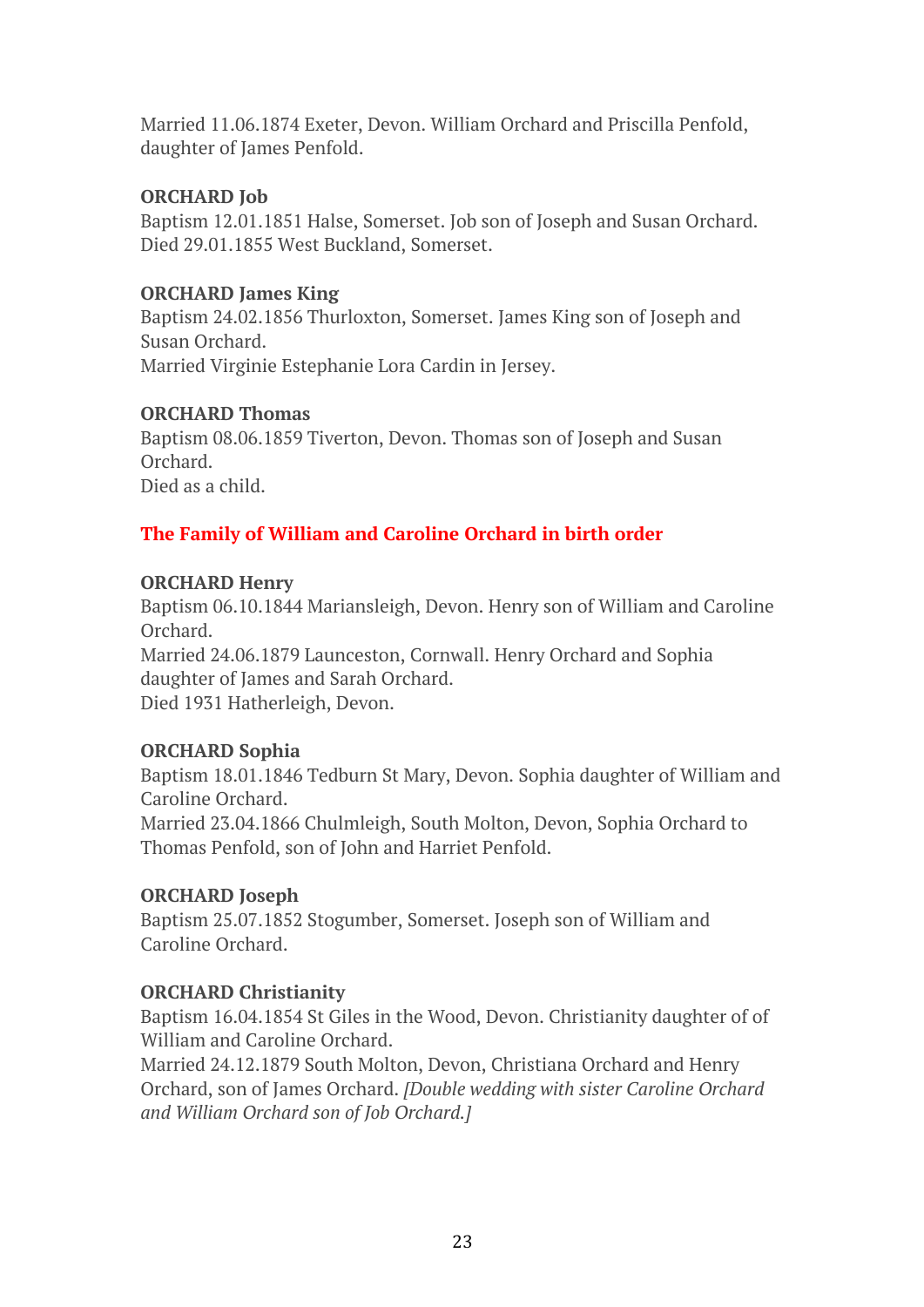### **ORCHARD Thomas**

Baptism 17.05.1857 Tavistock, Devon. Thomas son of William and Caroline Orchard. Married 24.06.1879 Launceston, Cornwall. Thomas Orchard and Susan Orchard, daughter of James Orchard.

### **ORCHARD Caroline**

Baptism 09.02.1860 Withleigh, Devon. Caroline daughter of William and Caroline Orchard. Married 24.12.1879 South Molton, Devon, Caroline Orchard and William Orchard, son of Job Orchard. *[Double wedding with sister Christiana Orchard and Henry Orchard son of James Orchard.]*

### **ORCHARD Louisa**

Born 17.05.1862 St Austell, Cornwall. Louisa daughter of William and Caroline Orchard.

# **PENFOLD AND VARIANTS**

### **PENFOLDE Henrie and TAPSELL Margaret**

Married 10.01.1615/16 Newdigate, Surrey. Henrie Penfolde and Margaret Tapsell.

### **PENFOLD Alfred**

Baptism 07.11.1847 Charlton Adam, Somerset. Alfred son of John and Harriett Penfold of Charlton Adam, Traveller.

Married 15.04.1871 Plymouth, Devon, Alfred Penfold, aged 22, Hawker (Licensed), 3 Martin Street, Plymouth, son of John Penfold, deceased, Hawker (Licensed) to Louisa Small, aged 21, Van in Adelaide Street, Plymouth, daughter of Moses Small, deceased, Hawker (Licensed). Witnesses: Edwin Orchard and Charlotte Gess.

Died 12.12.1940 Alfred Penfold, aged 92, Licensed Hawker, retired, Stibb Cross, Langtree, Devon.

### **PENFOLD Charlotte**

Died 24.01.1874 Charlotte Penfold, 93, of Vincent Street, Hawker, Southampton, Hampshire.

Buried 28.01.1874 St James, Shirley, Southampton, Hampshire. Charlotte Penfold, aged 94.

### **PENFOLD Elizabeth**

Baptism 14.09.1845 Weymouth, Dorset. Elizabeth daughter of John and Harriet Penfold of Theale, Berkshire, Hawker of Brushes. Died 25.05.1922 Betsy Orchard, aged 75, Licensed Hawker, 9 Laira Street, Plymouth, Devon.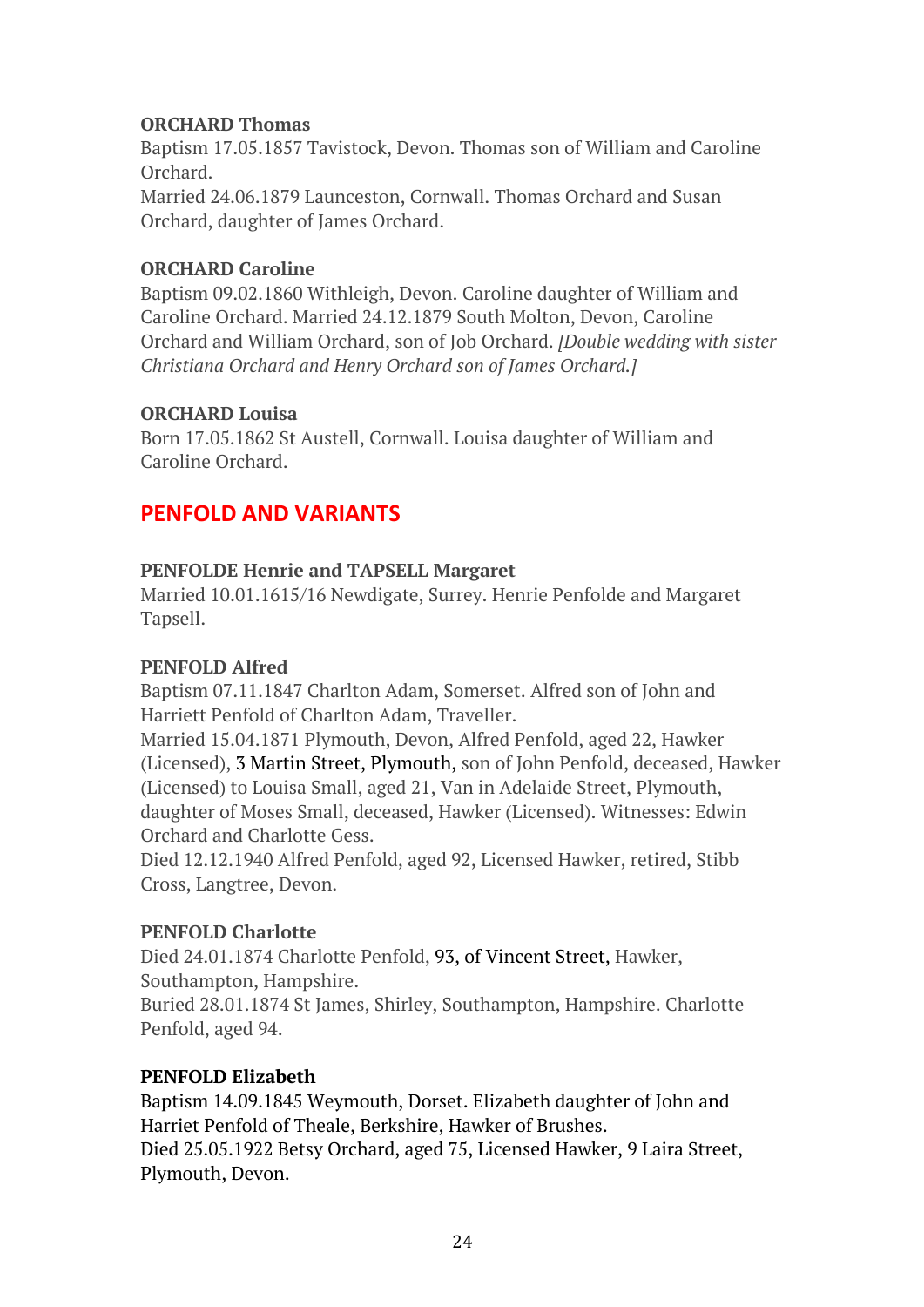### **PENFOLD Harriet**

Born 10.02.1910 Parkham, Bideford, Devon. Harriet daughter of Moses and Mary Ann Penfold (née Sanders), Travelling Hawker of Broad Parkham. Baptised 18.01.1914 Parkham, Bideford, Devon (about 4 years old), Harriet daughter of Moses and Polly Penfold, Cabbacott Moor, Hawker. Died 01.01.2016 Harriet Orchard, Draper, Liskeard Hospital, Cornwall, aged 105.

### **PENFOLD John**

Died 20.10.1868 John Penfold, aged 88, Hawker with Brushes of Oriental Street, Southampton. Buried 24.10.1868 St James, Shirley, Southampton, Hampshire.

### **PENFOLD Moses**

Born 14.04.1880 Moses son of Alfred and Louisa Penfold (née Small) Ilfracombe Hotel, Barnstaple, Devon, Licensed Hawker. Married 23.01.1899 Bideford, Devon. Moses Penfold, aged 21, Hawker, East the Water, Bideford son of Alfred Penfold, Hawker and Polly Sanders, aged 22, East the Water, Bideford, daughter of Edward Sanders, Hawker. Witnesses: James Sanders and Alfred Friendship. Died 30.10,1949. Moses Penfold, Horse Dealer, retired, aged 69, Chittlehamholt, South Molton, Devon.

### **PINFOLD John**

Baptism 10.02.1809 St Denys, Warminster, Wiltshire. John son of John and Charlotte Pinfold.

Married 02.05.1831 Pimperne, Dorset. John Penfold and Harriet James. Died 21.02.1870 John Penfold, aged 64, Licensed Hawker at Braunton, Devon.

### **PINFALL Robert and SMITH Fiance**

Married 17.07.1884 Uffculme, Devon. Robert Pinfall, Full age, Hawker, of Uffculme, son of John Pinfall, Hawker to Fiance Smith, Minor, of Uffculme, daughter of James Smith, Hawker. Witnesses: Joseph Orchard and Sally Pinfall.

### **PENFOLD Fiance**

Died 18.11.1863 Newton Abbot, Devon. Fiance Penfold, aged 28, wife of a Hawker of Brushes, by accidentally falling under a wagon.

### **PENFELD Alfred and ORCHARD Sarah**

Married 01.01.1906 Holsworthy, Devon. Alfred Penfeld, aged 21, A Gipsey, Son of Alfred Penfold, Gipsey to Sarah Orchard, aged 22, A Gipsey, daughter of Joseph Orchard, Gipsey. Witnesses: Harriet and Edmund Spargo.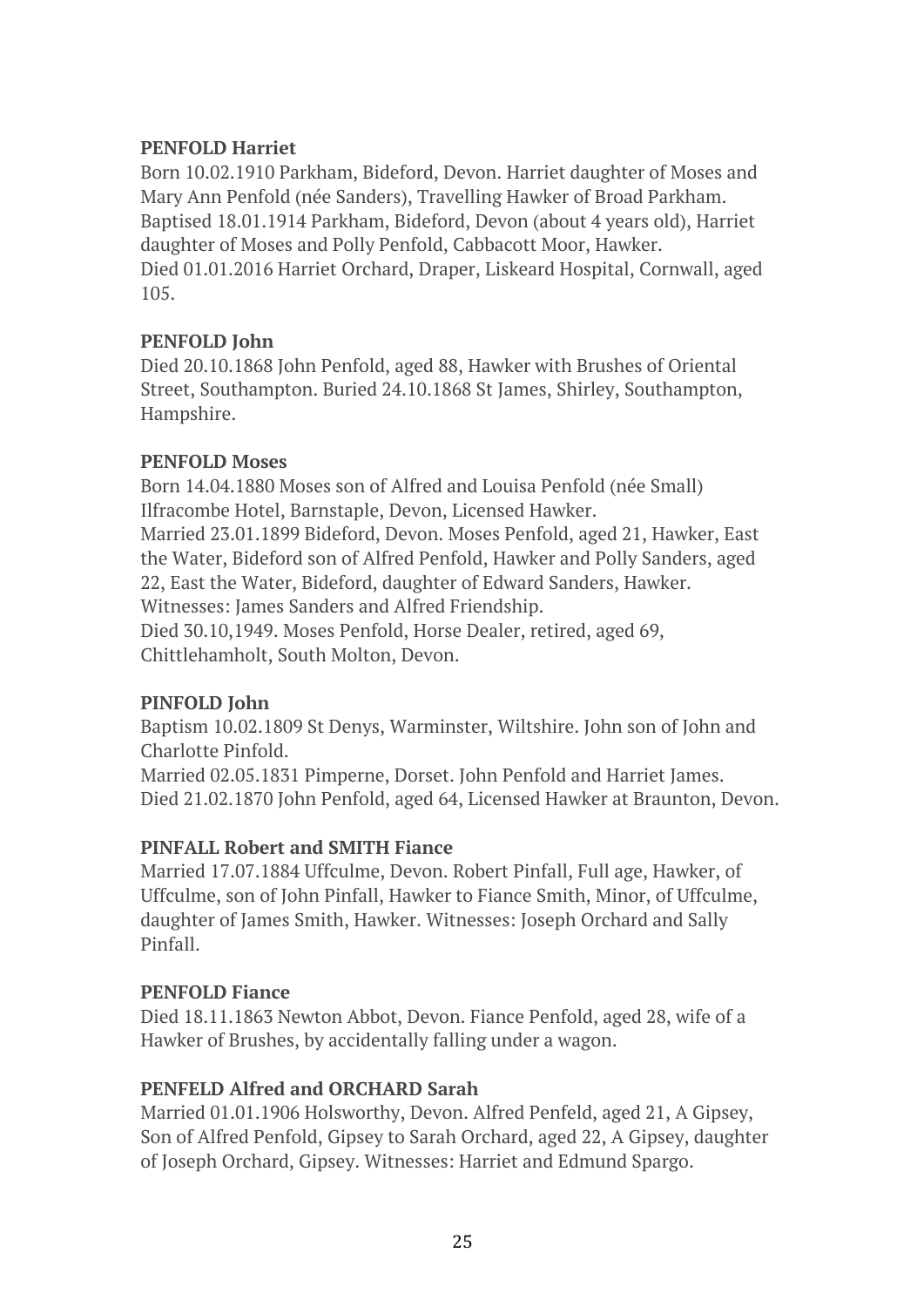### **PENFOLD Henry**

Baptism 21.05.1876 West Down near Ilfracombe, Devon. Henry son of Alfred and Louisa Penfold. No fixed abode. Hawkers.

#### **PENFOLD James**

Baptism 21.04.1889 West Down near Ilfracombe, Devon. James son of Edward and Rachel Penfold. Sojourner in West Down. Hawker.

### **PENFOLD Leonard**

Baptism 19.05.1889 West Down near Ilfracombe, Devon. Leonard son of Henry and Ocean Penfold. Sojourner in West Down. Hawker.

#### **PENFOLD Robert**

Baptism 14.05.1891 West Down near Ilfracombe, Devon. Robert son of Henry and Ocean Penfold. Sojourner in Morthoe. Hawker.

#### **PENFOLD Caroline Sarah**

Baptism 23.04.1893 West Down near Ilfracombe, Devon. Caroline Sarah daughter of Henry and Ocean Penfold. Sojourner in West Down. Hawker.

### **The Family of John and Charlotte Penfold in birth order**

### **PINFOLD Priscilla**

Baptism 16.08.1807 Albury, Surrey. Priscilla daughter of John and Charlotte Pinfold.

### **PENFOLD Olive**

Baptism 29.03.1829 Portchester, Hampshire. Olive daughter of John and Charlotte Penfold of Porchester. Labourer. (Born 27<sup>th</sup> March.)

#### **PENFOLD Maria**

Baptism 03.07.1831 Brockenhurst, Hampshire. Maria daughter of John and Charlotte Penfold. Traveller. Hawker in Brushes. (A Dealer)

#### **PENFOLD William**

Baptism 11.05.1834 Hale, Hampshire. William son of John and Charlotte Penfold of Hythe, Kent. Traveller.

### **The Family of John and Harriet Penfold in birth order**

### **PINFOLD Robert**

Baptism 22.01.1832 Up Nately, Hampshire. Robert son of John and Harriet Pinfold of Theale. Hawker.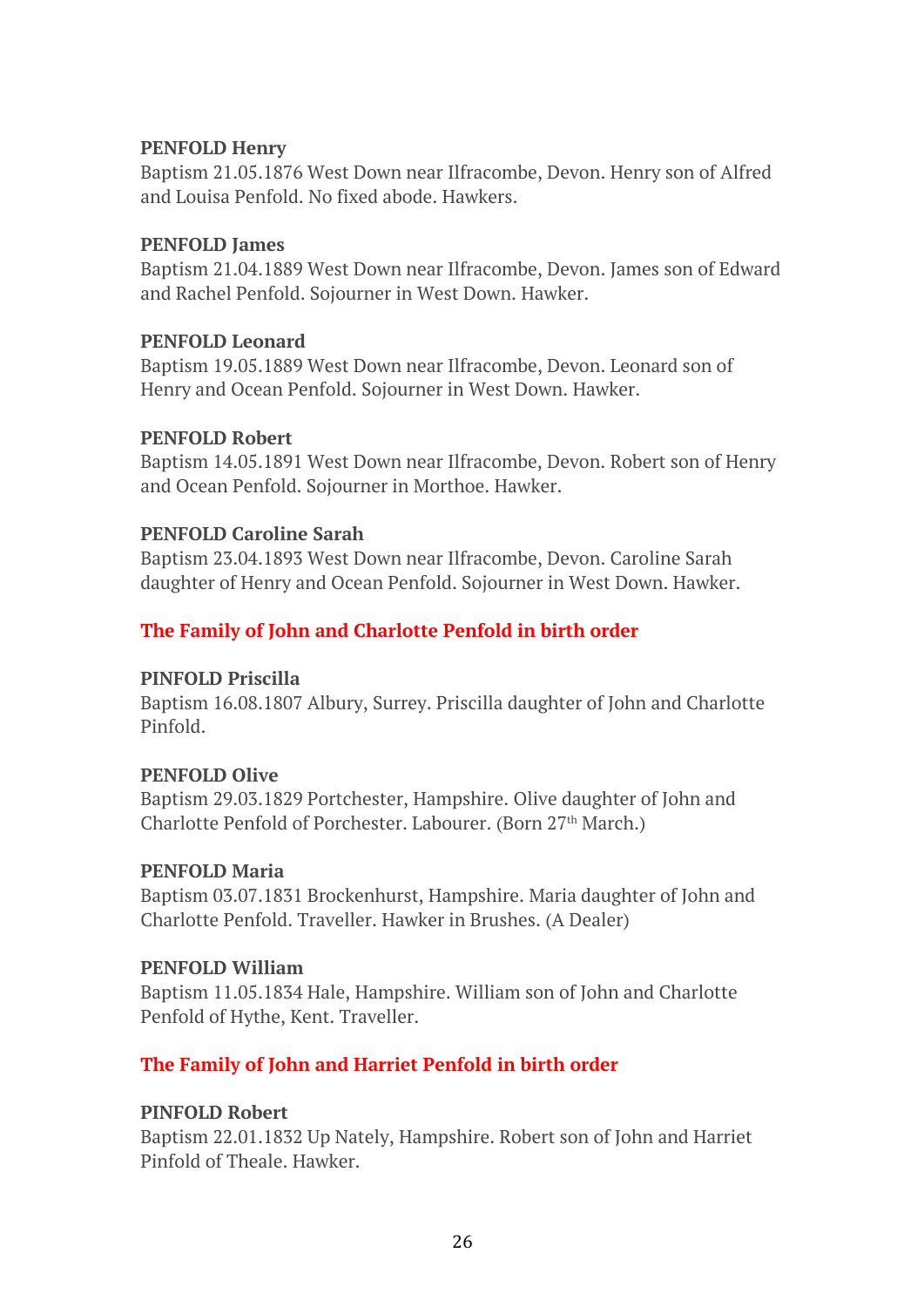### **PENFOLD John**

Baptism 29.06.1834 Hale, Hampshire. John son of John and Harriet Penfold of Hythe, Kent. Travellers.

### **PENFOLD William**

Baptism 31.07.1836 Pimperne, Dorset. William son of John and Harriet Penfold of Pimperne. Labourer.

### **PENFOLD Charlotte**

Baptism 02.09.1838 North Stoneham, Hampshire. Charlotte daughter of John and Harriet Penfold of Erith, Kent. Traveller.

### **PENFOLD Henry**

Baptism 30.06.1850 Marston Magna, Somerset. Henry son of John and Harriet Penfold. Sojourner at Marston Magna. Brush Maker.

### **PENFOLD Edward Alfred**

Baptism 15.08.1852 Gulval, Cornwall. Edward Alfred son of John and Harriet Penfold of Gulval. Travelling Hawker.

# **PERRY**

### **PERRY Elizabeth**

Baptism 22.05.1774 East Hendred, Berkshire. Elizabeth daughter of John and Esther Perry. Travellers.

### **PERRY George**

Baptism 09.11.1760 South Stoke, Oxfordshire. George son of John and Elizabeth Perry.

### **PERRY James and ARCHERS Mary**

Married 01.04.1811 Sunningwell, Oxfordshire. James Perry and Mary Archers.

### **PERRY Mary**

Baptism 21.04.1758 Ipsden, Oxfordshire. Mary daughter of John and Esther Perry, Travellers. Buried 15.11.1832 Faringdon, Berkshire. Mary Hutchard, aged 70.

### **PERRY Patience**

Baptism 30.11.1770 St Peter Le Bailey, Oxford, Oxfordshire. Patience Perry daughter of John and Elizabeth Perry.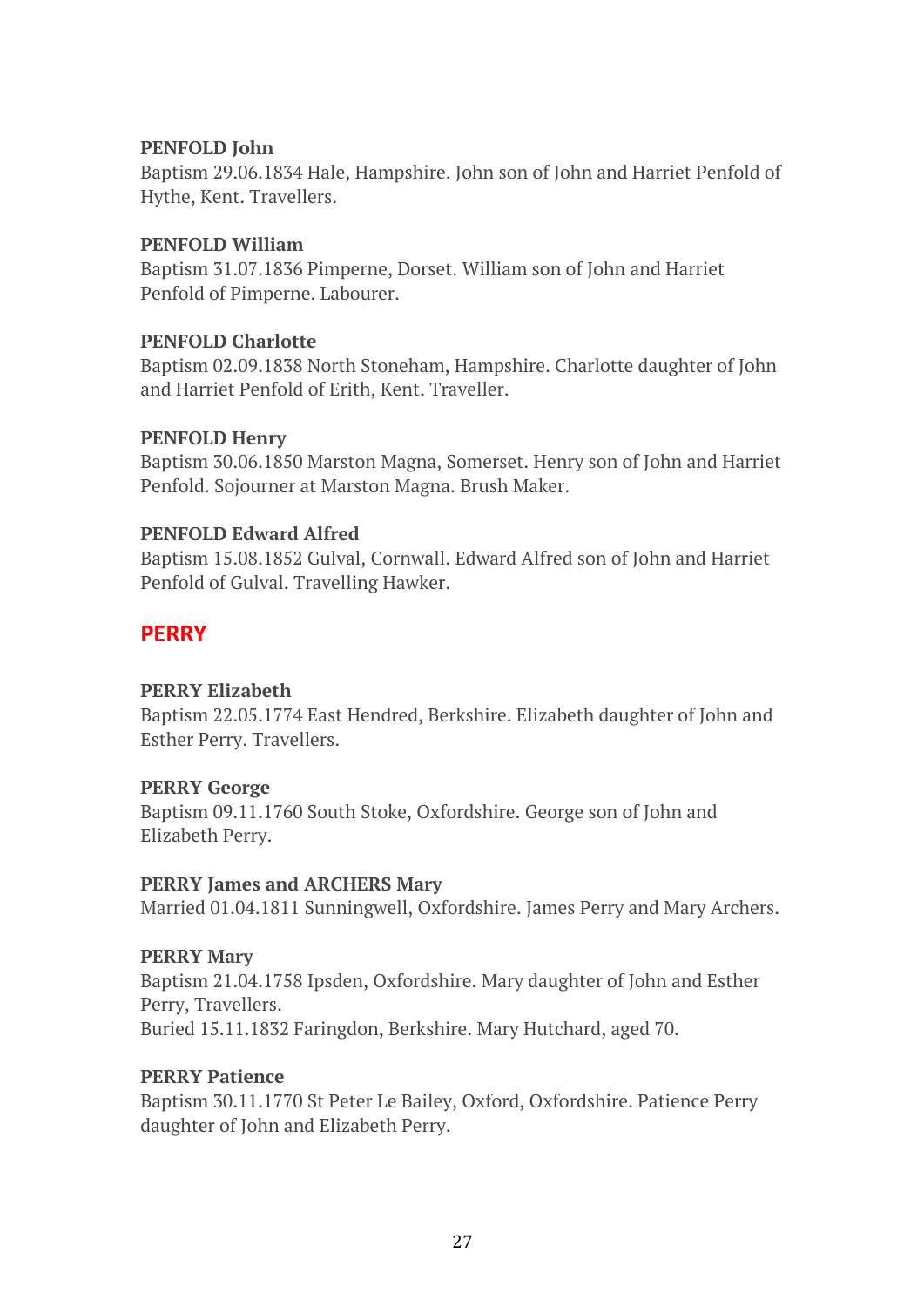#### **PERRY Sarah**

Baptism 19.09.1769 Sutton Courtenay, Berkshire. Sarah daughter of John and Hester Perry.

# **SANDERS/SAUNDERS**

### **SAUNDERS Britannia**

Born 07.11.1884 Taunton, Somerset. Britannia daughter of Edward and Susan Saunders (née Orchard), Hawker, in a van, Tolland, Bishops Lydeard. Died 03.12.1979 Britannia Orchard, Devonport Hospital, Plymouth, Devon. Smallholder

### **SAUNDERS Edmund**

Baptised 16.11.1851 St Paul's Chapel, Barton, Whippingham, Isle of Wight. Edmund son of George and Mary Saunders of Barton's Villa, Labourer.

### **SANDERS Edward and ORCHARD Susan**

Married 15.09.1875 Tiverton, Devon. Edward Sanders, aged 24, Hawker of Tiverton, son of George Sanders, Hawker, to Susan Orchard, aged 24, Hawker of Tiverton, daughter of William Orchard, Hawker. Witnesses: Wm. Holmes and Britannia Holland.

Died 24.09.1931 Edward Sanders, aged 80, Licensed Hawker, Halfpenny Land, Dolton, Torrington, Devon.

### **SANDERS Fren William**

Baptism 19.06.1859 West Molesey, Surrey. Fren William son of George and Mary Ann Sanders. Travellers.

### **SAUNDERS aka DEAN George**

Baptised 11.08.1822 Lindfield, Sussex. George son of Michael Dean and Elizabeth Saunders a Travelling Man.

Died 14.08.1903 George Saunders aged 83, Licensed Hawker, Alcester Road, Branksome, Poole, Dorset.

Buried 17.08.1903 Poole, Dorset. George Saunders, aged 83.

### **SAUNDERS Mary Ann**

Born 16.12.1876 Mary Ann daughter of Edward and Susan Saunders (née Orchard) Brush Hawker, Parkstone, Poole, Dorset.

Died 02.08.1960. Polly Penfold, aged 83, Hawker, Tiverton Hospital, Devon.

### **SAUNDERS Michael Dean**

Baptism 11.10.1800 West Dean, Chichester, Sussex. Michael Dean son of William and Hester Saunders.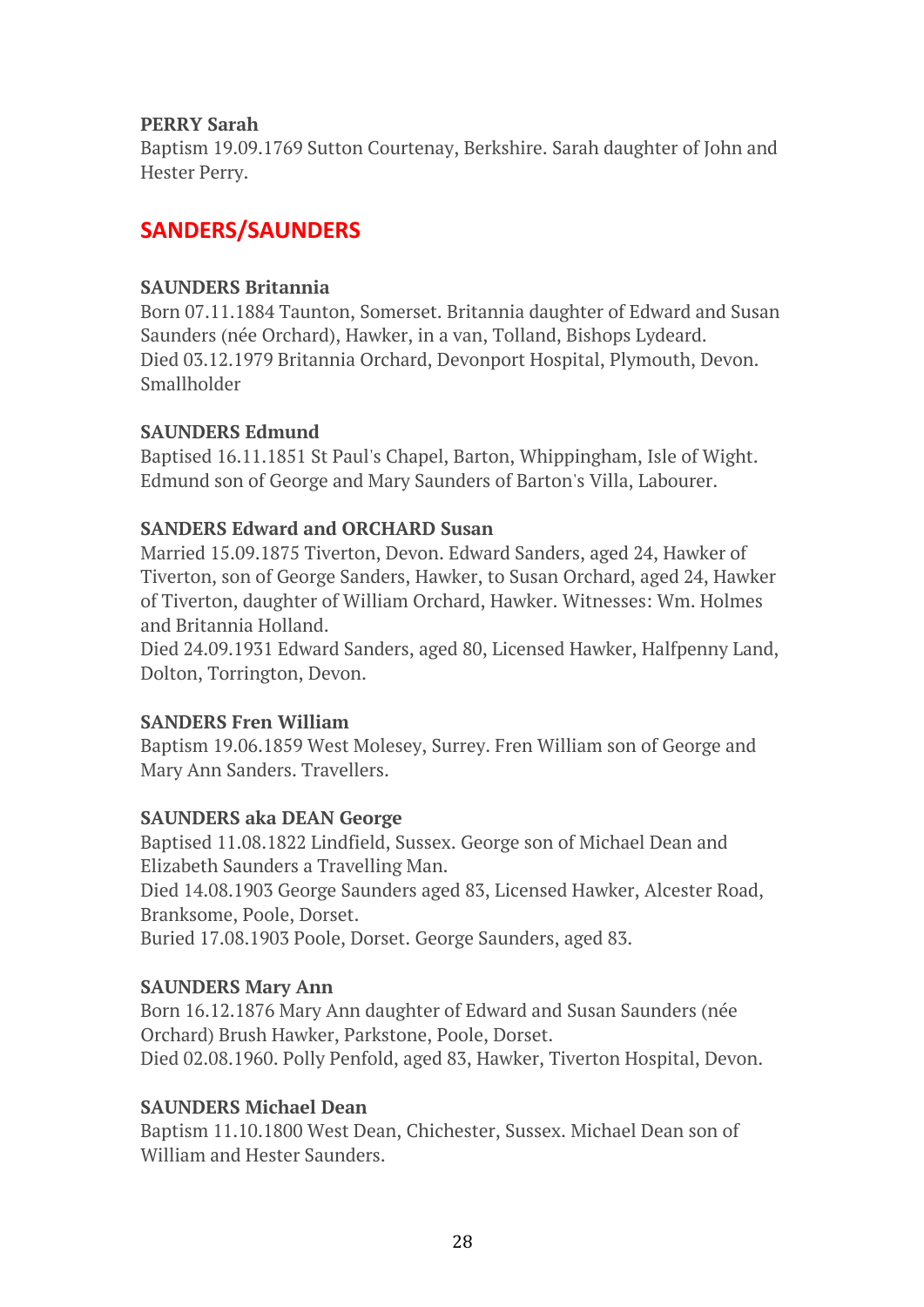Died 17.08.1892 Michael Dean Saunders, 97, Travelling Hawker at Penselwood, Wincanton, Somerset. Buried 20.08.1892 Michael Stoke Saunders *[sic]* of Leigh Common, 5 feet grave at Stoke Trister, Wincanton, Somerset.

### **SAUNDERS William**

Buried 18.05.1818/1819 Lodsworth, Sussex. William Saunders, a Traveller, aged 44. *[Note: year unclear in the register – entries are out of order]*

### **SANDERS Edward and ORCHARD Sophie**

Married 30.12.1904 Devonport, Plymouth. Michael son of Edward Sanders and Sophie daughter of James Orchard. All of Cabbacott Moor and all Hawkers.

### **SANDERS James and PENFOLD Phoebe**

Married 23.01.1899 Bideford, Devon. James son of Edward Sanders and Phoebe daughter of Alfred Penfold.

### **SANDERS Michael and LEE Delilah**

Married 20.01.1840 St Mary, Portsea, Hampshire. Michael Sanders, Minor, Hawker, Copnor Lanes, son of Michael. Hawker, and Delilah Lee, Minor, Hawker, Copnor Lanes, daughter of Joseph. Hawker. Witnesses: Sarah Light and George Saunders

### **SANDERS William and PENFOLD Caroline**

Married 16.03.1914 Exeter, Devon. William Sanders, aged 25, Horse Dealer, Castle Street, Exeter, Devon, son of Edward Sanders to Caroline Penfold, aged 21, Hawker, Castle Street, Exeter, Devon, daughter of Henry Penfold. Witnesses: Betsy Sanders and Robert Penfold. *[No occupations given for the fathers]*

### **SAUNDERS Liberty**

Born 09.04.1889 Great Torrington, Devon in a Van, Hatchmoor, Great Torrington, Liberty son of William Saunders and Mary Saunders formerly James, Licensed Hawker with a Van of Yeovil, Somerset.

### **SANDERS Kezia**

Born Bradford Abbas, Sherborne, Dorset. Pointington 13.09.1879. Kezia daughter of Michael and Mary Sanders, formerly Eyears. Licensed Travelling Hawker.

### **SANDERS Noah, Walter and Joseph**

Baptisms 30.05.1853 Ham, Surrey. Noah (born 25.08.1847), Walter (born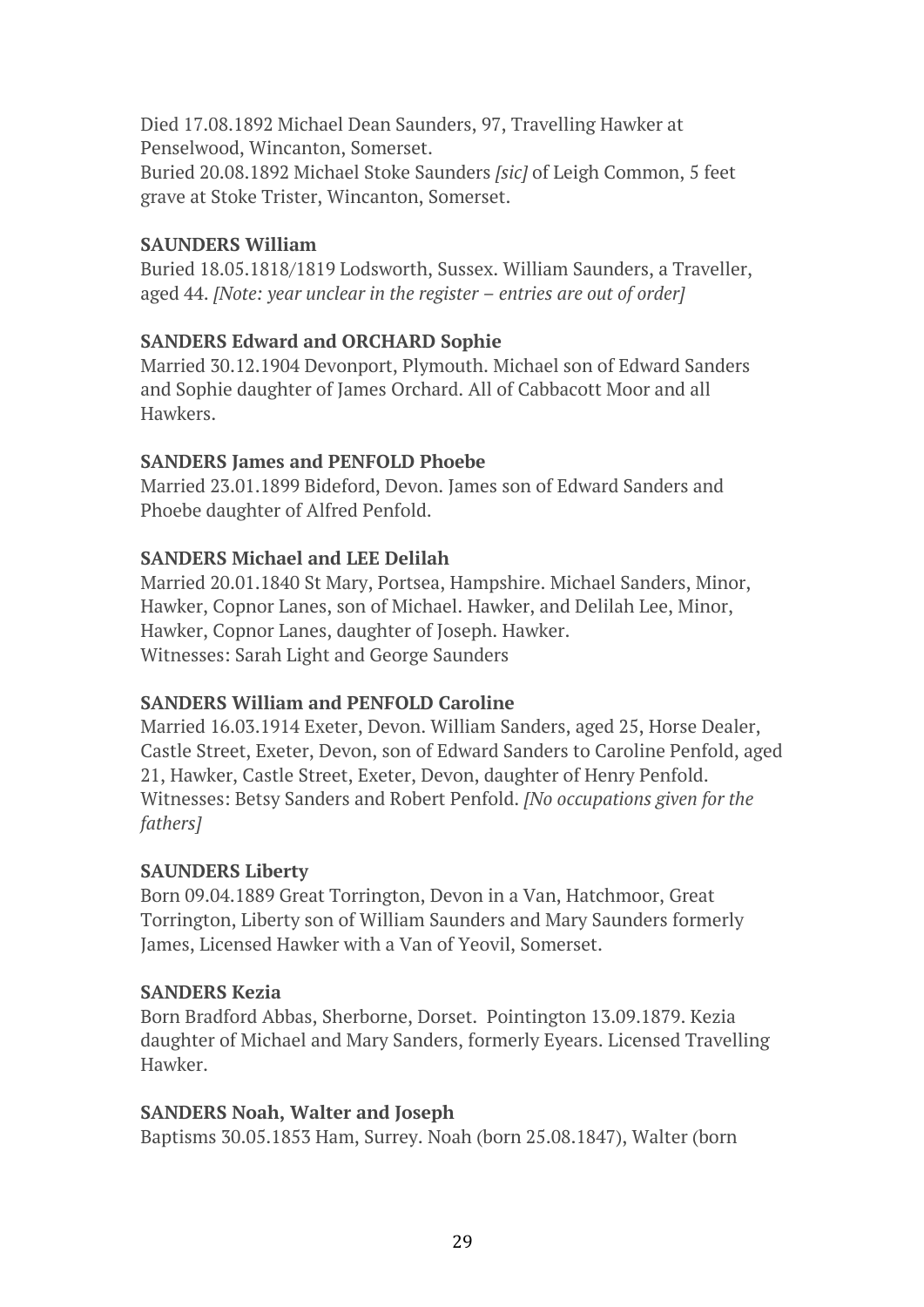25.04.1850) and Joseph (born 21.05.1852), sons of Michael and Delilah Sanders of Ham. Gipsey.

#### **SANDERS James and Henry**

Baptism 01.08.1880 Sampford Courtenay, Devon. James and Henry sons of Edward and Susan Sanders. Traveller.

#### **SAUNDERS Mary Ann**

Baptism 22.06.1862 West Molesey, Surrey. Mary Ann daughter of George and Mary Ann Saunders of Binnington, Sussex. Travellers.

### **The Family of Michael and Delilah Saunders in birth order**

### **SAUNDERS Athaliah**

Baptism 20.12.1840 Billinghurst, Sussex. Athaliah daughter of Michael and Delilah Saunders.

#### **SAUNDERS Alderia**

Baptism 12.01.1845 North Baddesley, Hampshire. Alderia son of Michael and Delilah Saunders.

#### **SAUNDERS Noah**

Baptism 01.08.1847 Wymering, Hampshire. Noah son of Michael and Delilah Saunders.

### **SAUNDERS Walter**

Baptism 24.05.1850 Walton on Thames, Surrey. Walter son of Michael and Delilah Saunders.

### **SAUNDERS Elizabeth**

07.10.1856 Billinghurst, Sussex. Elizabeth daughter of Michael and Delilah Saunders.

### **SAUNDERS Agnes**

Baptism 02.10.1859 West Peckham, Kent. Agnes daughter of Michael and Delilah Saunders

### **SAUNDERS Emma**

Baptism 05.06.1866 St Edmund's, Salisbury, Wiltshire. Emma daughter of Michael and Delilah Saunders. (Born 11.05.1866.)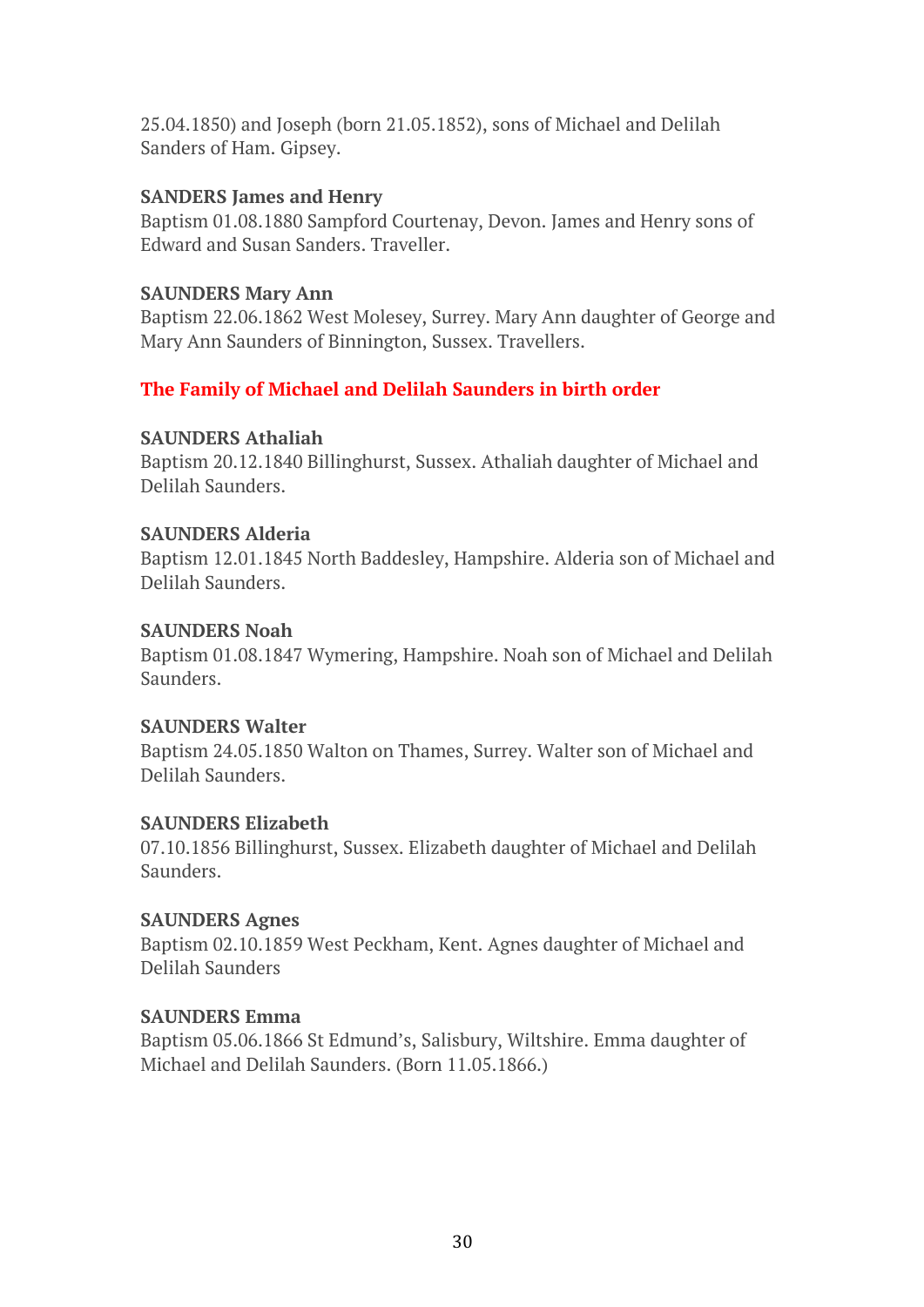### **The Family of George and Mary Ann Saunders in birth order**

#### **SAUNDERS Michael Dean**

Baptism 25.05.1845 Epsom, Surrey. Michael Dean son of George and Mary A. Saunders of Epsom. Travelling Hawker. (Born May 19.)

#### **SANDERS Harriett**

Born 22.06.1849 Shalford, Cranley, Surrey. Harriett daughter of George and Mary Ann Sanders née Davis. Hawker.

#### **SAUNDERS Harriett**

Baptism 28.12.1851 St Paul's Chapel, Barton, Whippingham, Isle of Wight. Harriett daughter of George and Mary Ann Saunders of Bartons Village. Licensed Hawker.

# **SCARROTT AND VARIANTS**

### **SCARROT Esau and HALL Eleanor**

Married 02.05.1763 Cannock, Staffordshire. Esau Scarrot and Eleanor Hall of Cheslandhay.

### **SCARRETT John**

Baptism 18.10.1766 Chipping Norton, Oxfordshire. John son of John and Mary Scarrett.

Married 06.02.1790 Stoke Lyne, Oxfordshire. John Scarrott and Anne Hall.

### **SKARRATT Margaret**

Died 08.12.1839 Margaret Skarratt, aged 45, Licensed Hawker at Bangrove, Winchcombe, Gloucestershire.

### **SCARIOT Susanna**

Baptism 03.12.1820 Launton, Oxfordshire. Susanna Scariot daughter of William and Margaret Scariot, Travelling Basket Maker. Died 06.08.1866 Susan Orchard, aged 46, Licensed Hawker at Braunton, Devon.

### **SCARROTT William and WHITEHOUSE Margaret**

Married 16.09.1793 Cannock, Staffordshire. William Scarrott and Margaret Whitehouse.

Died 13.03.1855 William Scarrott, aged 90, Dealer in Earthenware at Bampton, Oxfordshire.

### **WHITEHOUSE Margaret**

Baptism 04.04.1779 Cannock Staffordshire. Margaret daughter of James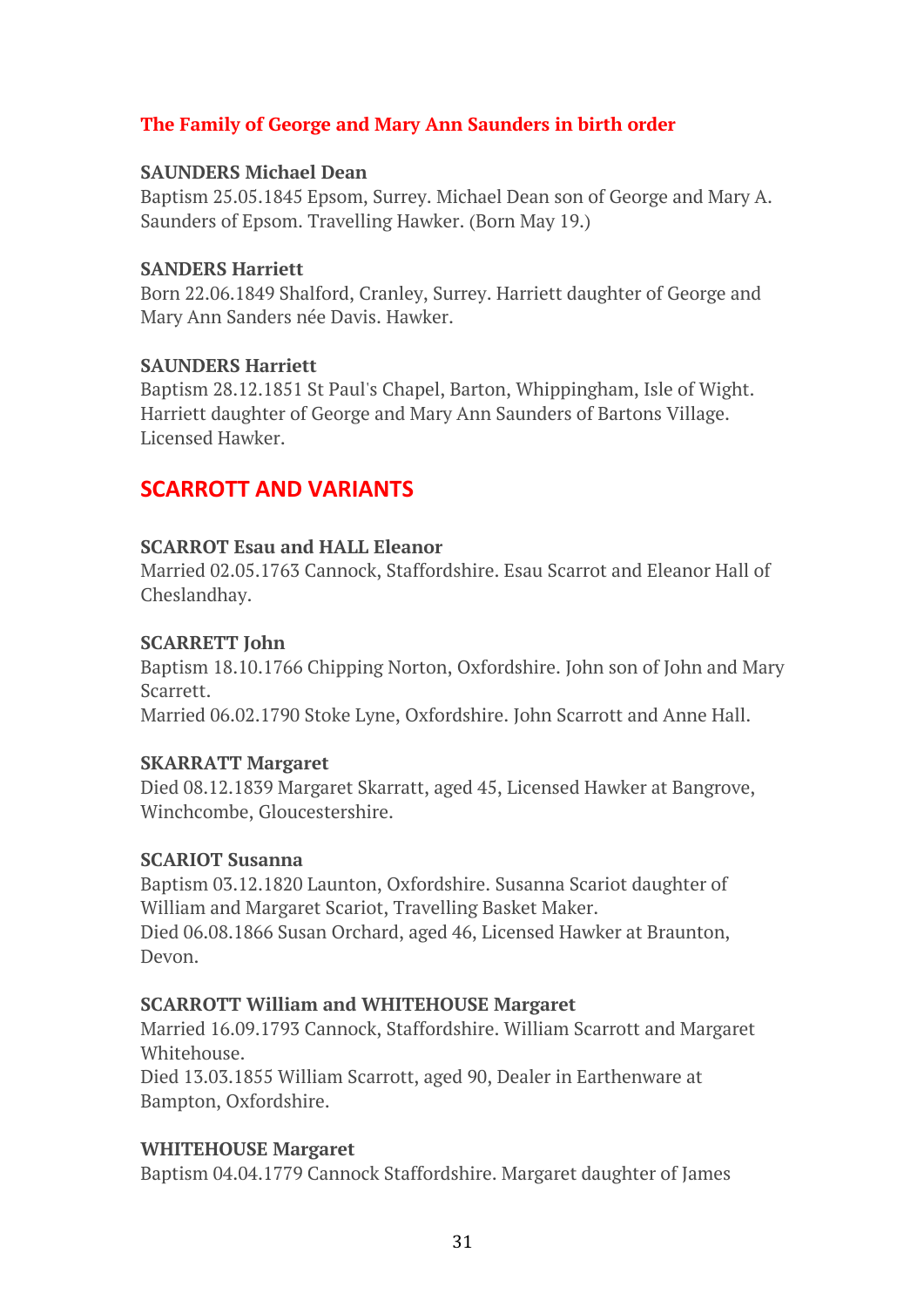Whitehouse of Chesland Hay*. [Possible marriage of parents: married 04.07.1774 Cannock, Staffordshire. James Whitehouse of Chestlandhay and Theodosia Whitehouse.]*

Married 16.09.1793 Cannock, Staffordshire. William Scarrott and Margaret Whitehouse.

Buried 19.06.1831 Charlbury, Oxfordshire. Margaret Scarrott of Finstock, aged 57.

### **SCARRATT William**

Baptism 14.07.1793, Halton, Oxfordshire. William son of John and Ann Scariot, Travellers.

Died 25.10.1857 William Scarratt, aged 60, Hawker of Hardware, Bargates, Leominster, Herefordshire.

### **SKELLAT Eliza**

Baptism 23.02.1817 Tackley, Oxfordshire. Eliza daughter of William and Margaret Skellat of Worley Bank, Staffordshire. Pedler [sic].

### **The Family of William and Margaret Scarrott in birth order**

### **SCARIOTT Rebecca**

Baptism 15.05.1817 Charlbury, Oxfordshire. Rebecca daughter of William and Margaret Scariott of Finstock. Earthenware Man.

### **SCURRETT William**

Baptism 10.01.1819 Swerford, Oxfordshire. William son of William and Margaret Scurrett. Accidentally at Swerford. Travelling Dealer in Hardware etc.

### **SCARROT James**

Baptism 20.02.1825 Broadway, Worcestershire. James son of Wm. and Margaret Scarrot. A Traveller.

# **SMALL**

### **SMALL Louisa**

Born 24.05.1850 Plymouth, Devon. Louisa daughter of Moses and Cinderella Small (née Cooper) Cutler of Stonehouse Lane, Plymouth. Died 03.04.1928 Louisa Penfold, aged 77, Hawker, Stibbs Cross, Langtree, Devon.

### **SMALL Mary Jane**

Baptism 26.03.1843 Plymstock, Devon. Mary Jane daughter of Robert and Rhoda Small. Vagrants.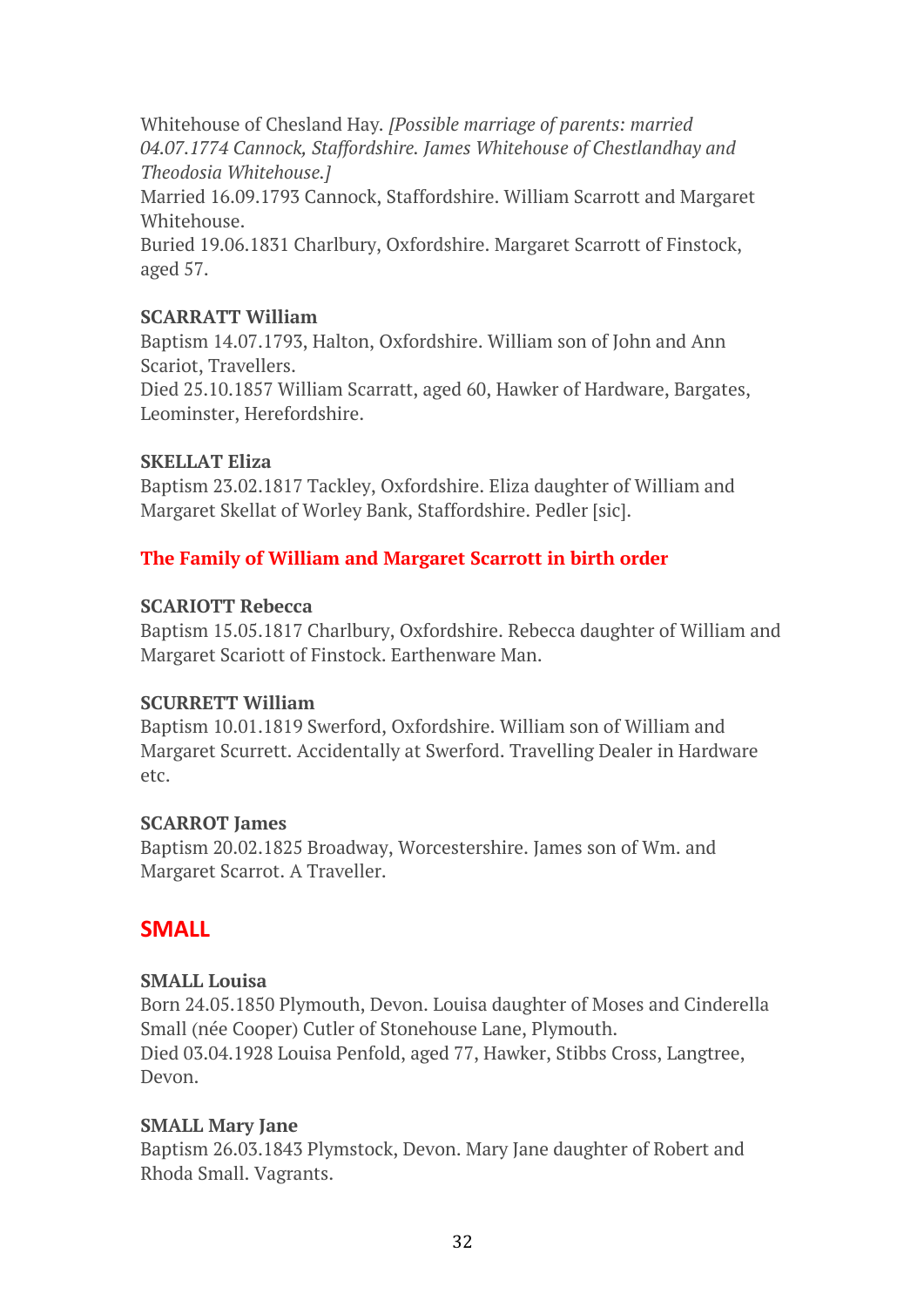### **SMALL Moses**

Baptism 20.01.1805 Gussage St. Michael, Dorset. Moses son of James and Jean (should be Jane) Small. (Born 10.01.1805.)

Died 14.02.1858 Plymouth, Devon. Moses Small, aged 55, Labourer, of 77 King Street West.

### **The Family of Moses and Cinderella Small in birth order**

### **SMALL Ebenezer**

Baptism 18.11.1828 Broadwindsor, Dorset. Ebenezer son of Moses and Cinderella Small at roadside under a tent near Clapton on Axe Lane. Itinerant Tinker.

### **SMALL Uriah**

Baptism 03.02.1839 Exminster, Devon. Uriah son of Moses and Cinderella Small of Exminster. Gipsey. *[Same day as Robert Wells, son of Robert and Amelia Wells, of Exminster. Gipsey.]*

### **SMALL Keziah**

Baptism 26.02.1833 St Mary Major, Exeter, Devon. Keziah daughter of Moses and Sindanian Small of Barton Street. Tinker.

Buried 30.3.1833, Uplyme, Devon. *[Jane Small, the grandmother of Keziah, was buried in the same place on 28.3.1833, described as "A tramper without any fixed residence". Their names are next to each other in the register. Keziah is recorded as "Grandchild of the above." Additional details courtesy of Margaret Montgomery of the RTFHS.]*

### **SMALL Henry**

Baptism 04.04.1843 Plymstock, Devon. Henry son of Moses and Cinderella Small. Rat Catcher of Plymstock.

### **The Family of James and Jane Small in birth order**

### **SMALL Robin**

Baptised 31.07.1791 Wymering, Hampshire. Small Robin [sic] son of James and Jane. *[Always known as "Robert" after his baptism - additional information courtesy of Margaret Montgomery of the RTFHS]*

### **SMALL James**

Baptised 09.03.1806 East Knoyle, Wiltshire. James son of James Small.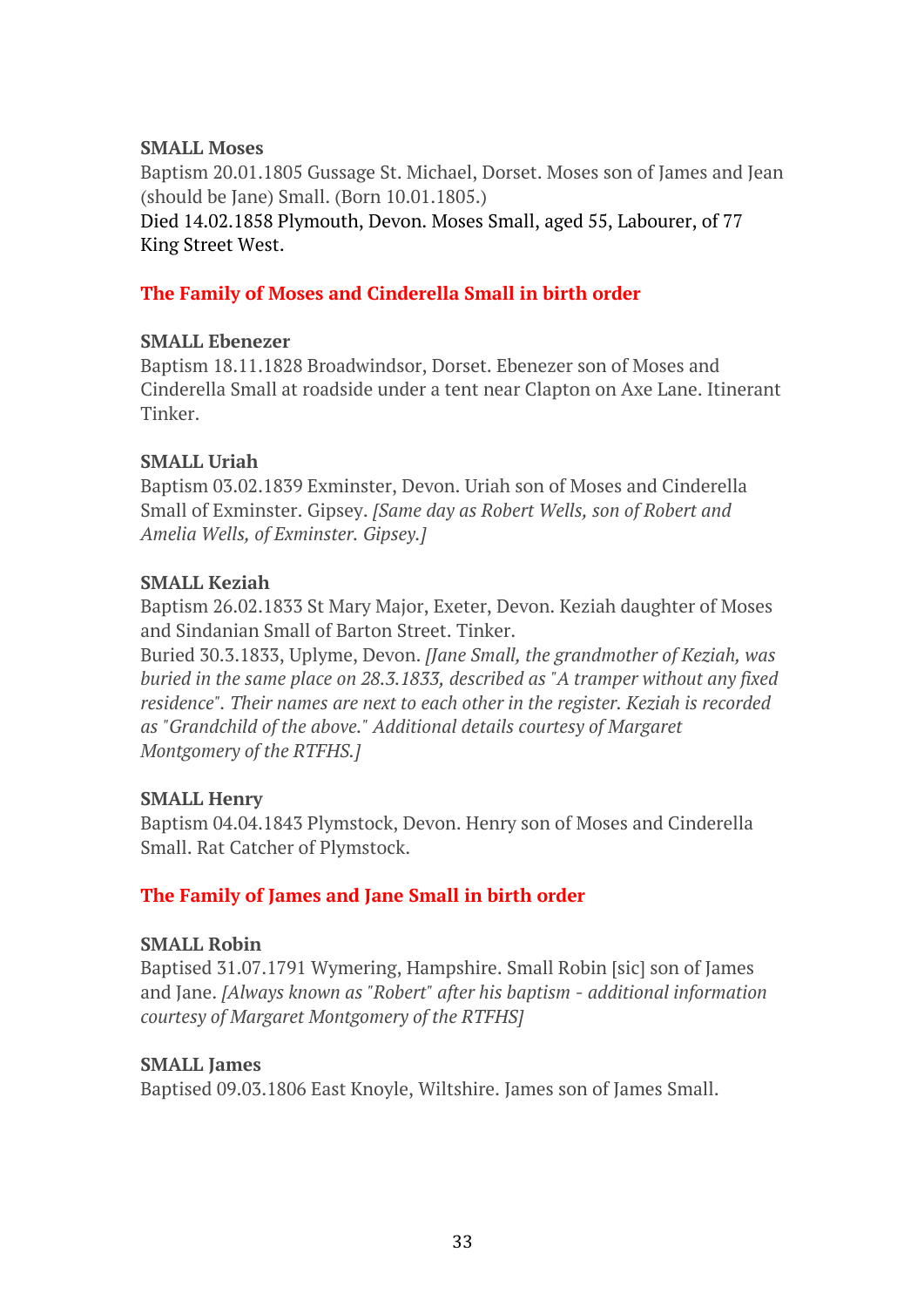# **YEARLEY AND VARIANTS**

### **BARLY Hannah**

Baptism 06.06.1802 Kingsclere, Hampshire. Hannah daughter of James and Lydia Barly.

### **EARLY Mary**

Baptism 12.08.1798 Crondall, Hampshire. Mary, bastard daughter of Lydia Early, Traveller from the Parish of Lakeford, near Stockbridge, Hampshire.

### **EARLY Robert**

Baptism 30.01.1746 Compton Beauchamp, Berkshire. Robert son of Ann Early, A Travelling Woman.

### **EARLY William**

Baptism 18.05.1800 Thatcham, Berkshire. William son of Lydia Early, illeg. born. (Born 17.05.1800.)

Married 10.11.1817 Little Kimble, Buckinghamshire. William Yearly and Rebecca Mills.

Second marriage: 20.03.1861 Yeovil, Somerset. William Yearly, aged 55, widower of Goar Knap (no father's name given) to Mary Ann Mills, aged 35 of Goar Knap daughter of Joseph Mills, Tinplate Worker.

Died 12.11.1880 William Burr, aged 84, Tinman of Goar Knap, Yeovil, Somerset.

### **YEARLEY Mary Andover**

Baptism 16.02.1823 Andover, Hampshire. Mary Andover, daughter of William and Rebecca Yearley of Andover, Hampshire. Travelling Tinman. (Born 08.02.1823)

Died 07.03.1856 Mary Ann Crocker, aged 32, Brushmaker, Lake, Liskeard, Cornwall.

### **YEARLY Richard**

Buried 23.11.1838 Greenham, Berkshire. Richard Yearly of Greenham Common.

### **YERLY James**

Buried 31.05.1819 Shrivenham, Berkshire. James Yerly of Thatcham, Vagrant, aged 7 months.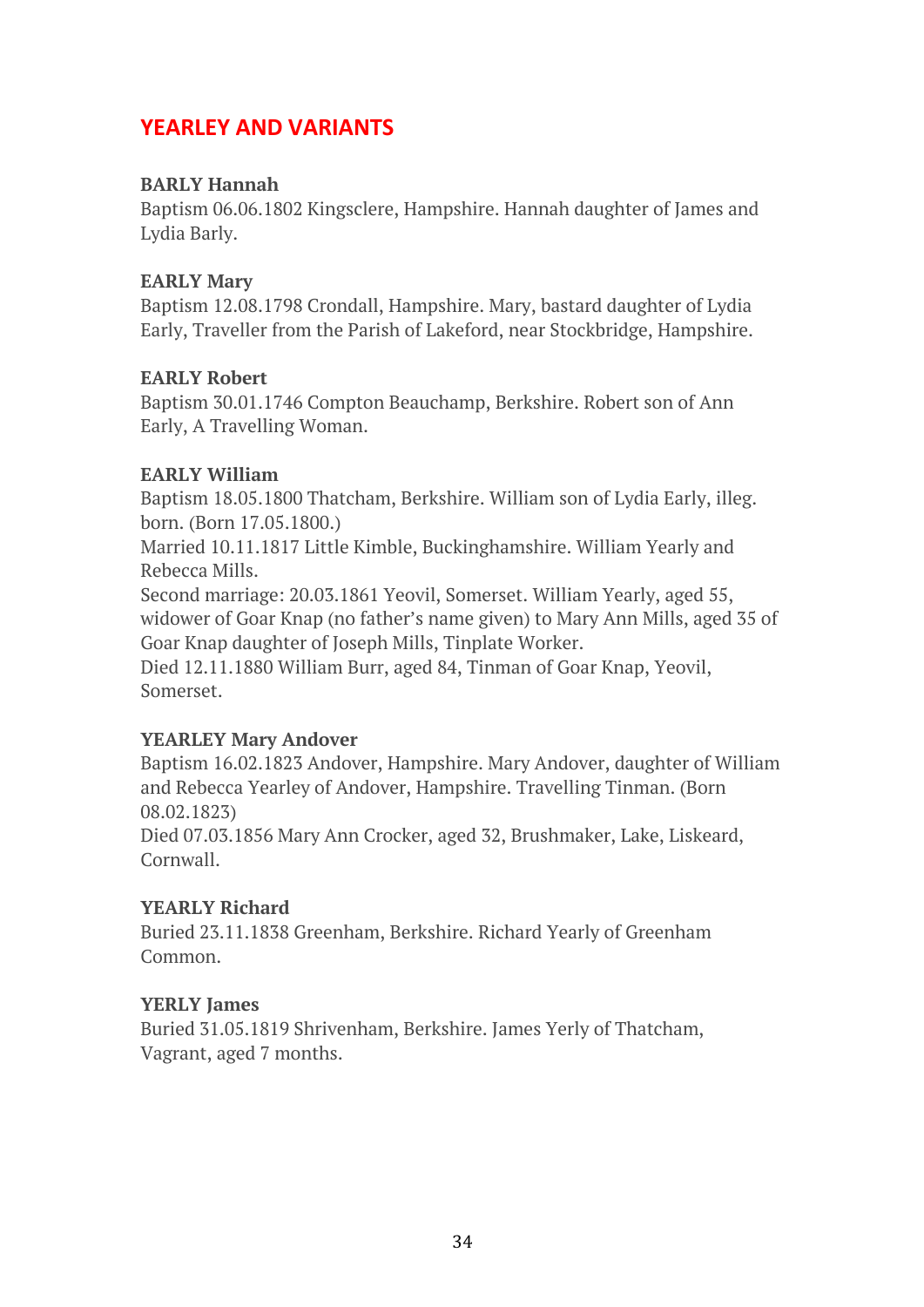### **The Family of William and Rebecca Yearley aka Burr in birth order**

#### **YEARLEY James**

Baptism 11.10.1818 Penton Mewsey, Hampshire. James son of William and Rebecca Yearley, Chimney Sweeper of Thatcham, Berkshire.

#### **YEARLY Elizabeth**

Baptism 20.08.1820 Milbourn St Andrew, Dorset. Elizabeth daughter of William and Rebecca Yearley. Gypsy.

#### **YEARLY Mary Andover**

Baptism 16.02.1823 Andover, Hampshire. Mary Andover daughter of William and Rebecca Yearly, Travelling Tinman. (Born 08.02.1823.)

#### **YARLEY Harriot**

Baptism 16.10.1825 Bishops Lavington, Wiltshire. Harriot daughter of William and Rebecka Yarley.

### **YEARLY Henry**

Baptism 23.08.1829 Easton Royal, Wiltshire. Henry son of William and Rebecca Yearly, Traveller of No Fixed Residence.

#### **BURR Eliza**

Baptism 22.01.1832 Burbage, Wiltshire. Eliza daughter of William and Rebecca Burr, Tin Plate Worker.

### **EARLY John**

Baptism 27.02.1834 Sherborne, Hampshire. John son of William and Rebecca Early, Tin Plate Worker of Thatcham, Berkshire.

### **YEARLEY William**

Baptism 17.04.1836 Marlborough, Wiltshire. William son of William and Rebecca Yearley, Tinman of Thatcham, Berkshire.

### **YARLEY Richard**

Baptism 16.09.1838 Froyle, Hampshire. Richard son of William and Rebecca Yarley.

Died 14.12.1838 Britford, Wiltshire. Rebecca Yearley, aged 40.

# **GROUP BAPTISMS OF ROMANY/TRAVELLER CHILDREN**

### **Holybourne, Hampshire, all on 17.09.1865**

#### **BARNEY Britannia**

Britannia daughter of Bandelow and Alice Barney. Gypsies.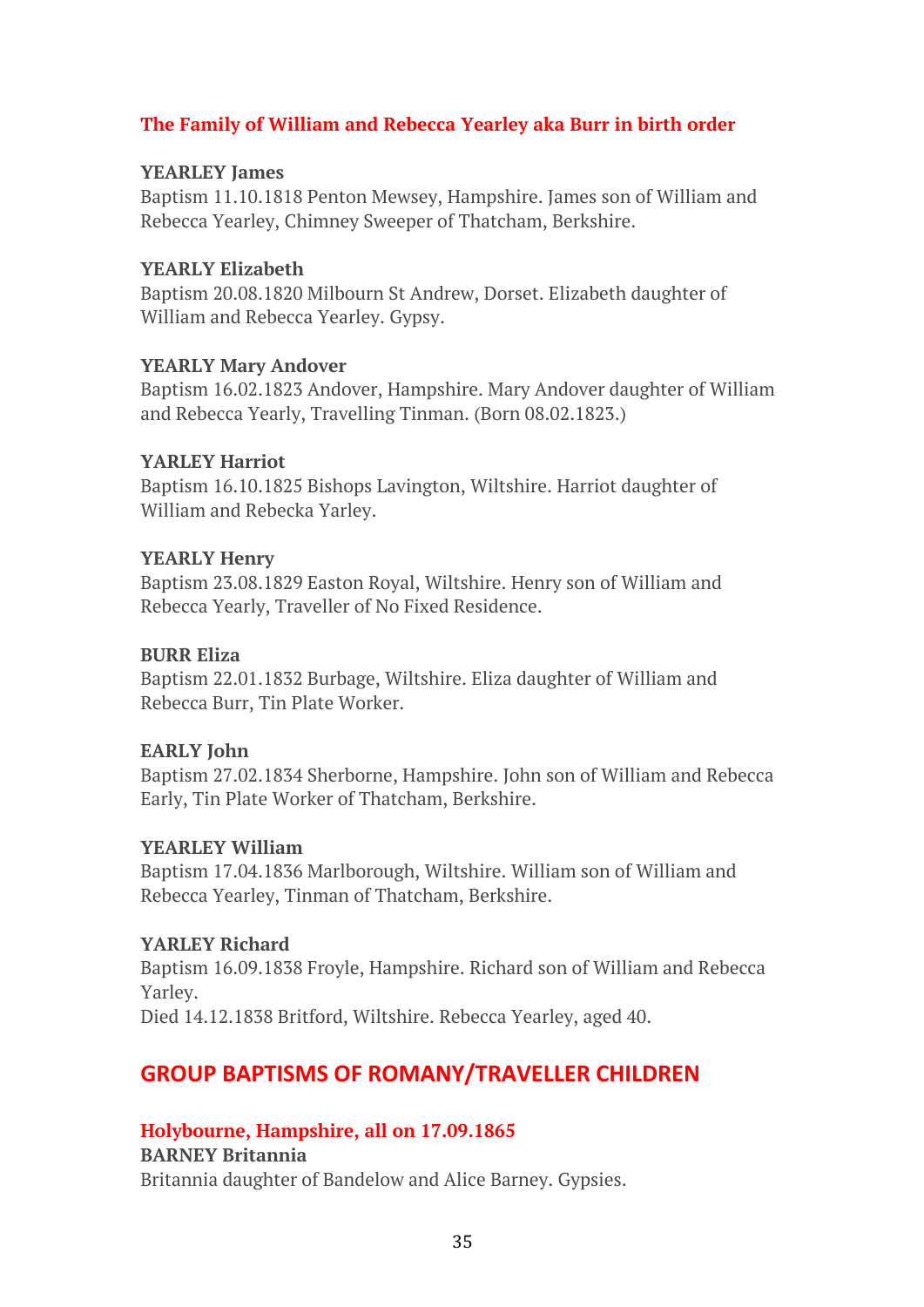#### **CROCKER Deliar**

Deliar daughter of Benjamin and Mary Ann Crocker. Gypsies.

### **STANLEY Eli**

Eli son of Thomas and Harriet Stanley. Gypsies.

### **Weyhill, Hampshire, all on 13.10.1816**

**PAINE Joseph** Joseph son of George and Phoebe Paine of Canterbury. Travellers at the Fair.

### **PIERCE Sarah**

Sarah daughter of John and Anne Pierce of Clapham, Bedfordshire. Travellers at the Fair.

**SANGER James** James son of James and Sarah Sanger. Travellers at the Fair.

### **West Molesey, Surrey, all on 15.06.1856**

**DAVIES Susannah** Susannah daughter of Caroline Davies. Travelling Hawker.

**LIGHT Alfred** Alfred son of Elizabeth Light. Travelling Hawker.

### **MATTHEWS Alice**

Alice daughter of Charles and Mary Matthews. Travelling Hawker.

**GROVES Sicilia** Sicilia daughter of Solomon and Bridget Groves of Cheltenham. Tinman.

**LIGHT Matilda** Matilda daughter of Ann Light of Romsey. Hawker.

### **West Molesey, Surrey, all on 22.06.1862**

**LIGHT or DAVIS Job** Job son of Francis Light and Caroline Davis of Romsey. Traveller.

### **DEACON or LIGHT Georgina**

Georgina daughter of Alfred Deacon and Elizabeth Light of Romsey. Traveller.

**AYERS Emma** Emma daughter of Paulius and Matilda Ayers of Froyle, Hampshire. Traveller.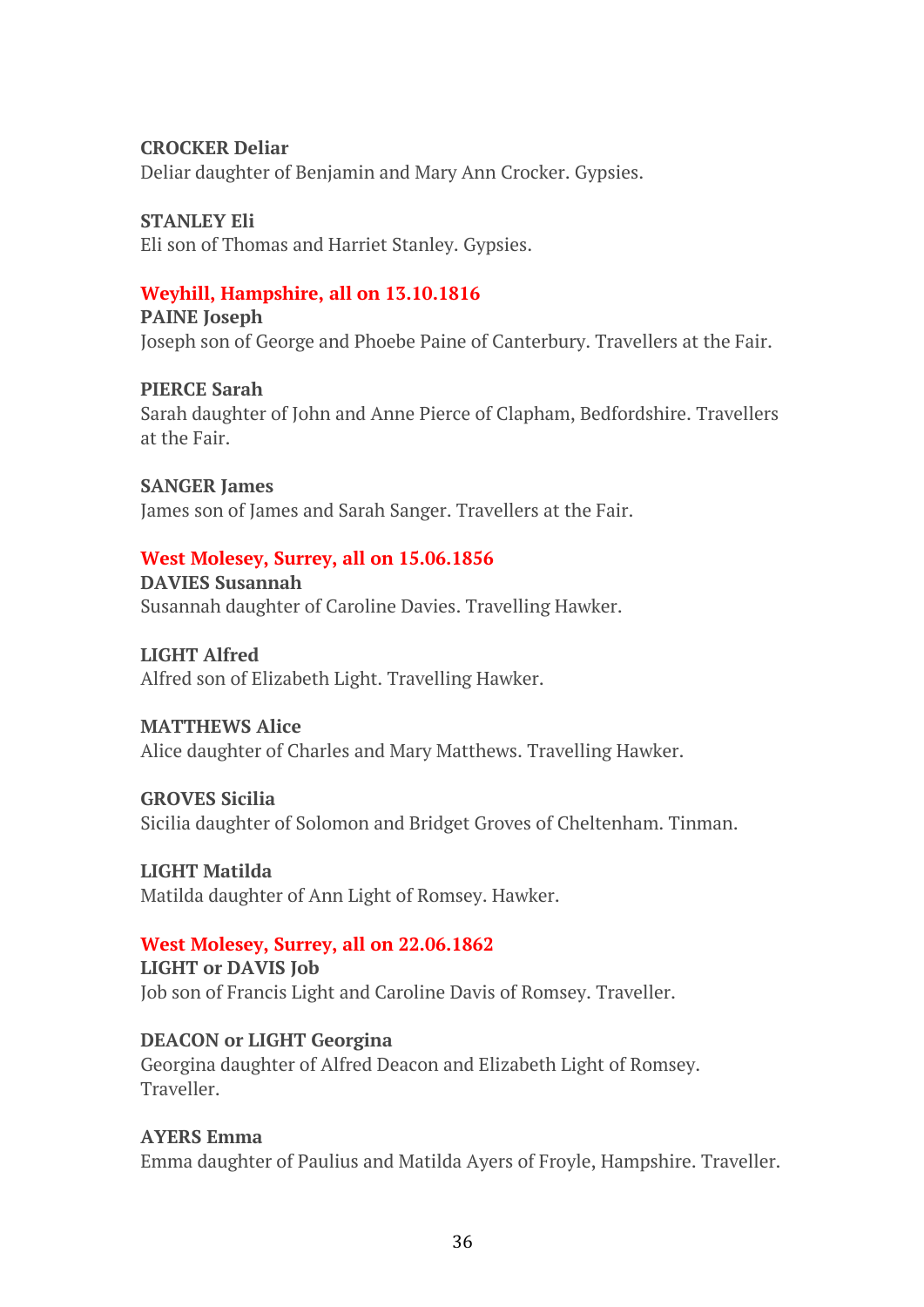#### **ROWLAND Joseph**

Joseph son of Joseph and Jane Rowland of Maidstone. Traveller.

**MATTHEWS John** John son of Joseph and Freedom Matthews of Ditchland, Sussex. Traveller.

#### **BOWERS Albert and Elijah**

Albert and Elijah, sons of Noah and Mary Anne Bowers, Farnham. Traveller.

#### **West Molesey, Surrey, all on 19.06.1859**

**BANITT Henry** Henry son of Henry and Lydia Banitt. Licensed Hawker.

**PENFOLD James** James son of Moses and Elizabeth Penfold. Licensed Hawker.

**BRIDGWATER Maryann** Maryann daughter of Thomas and Ann Bridgwater. Traveller.

### **Parkham, Devon, all on 18.01.1914**

**PENFOLD Amy** Born 25.12.1913 Amy daughter of William and Patience Penfold.

**BIRCH Harriet**

Born 17.12.1913 Harriet daughter of Tom and Louisa Birch.

### **SANDERS Gentie**

Aged about 2 years 4 months Gentie daughter of Henry and Harriet Sanders.

**BIRCH Caroline** Aged about 6 years, Caroline daughter of Tom and Louisa Birch.

# **ASSOCIATED ROMANY/TRAVELLER SURNAMES**

### **BEETLE and DURRACK**

Married 24.03.1873 St James, Devonport, Plymouth, Devon. John Beetle, aged 20, Cane Worker, 19 Gloucester Street, son of Michael Beetle, Shoemaker, and Mary Ann Durrack, aged 18, of 9 Gloucester Street, daughter of Daniel Durrack, Artificial Flower Maker.

### **BIRCH Fiance**

Baptism 18.05.1913 West Down near Ilfracombe, Devon. Fiance daughter of James and Elizabeth Birch. Pembroke House, West Down, Licensed Hawker.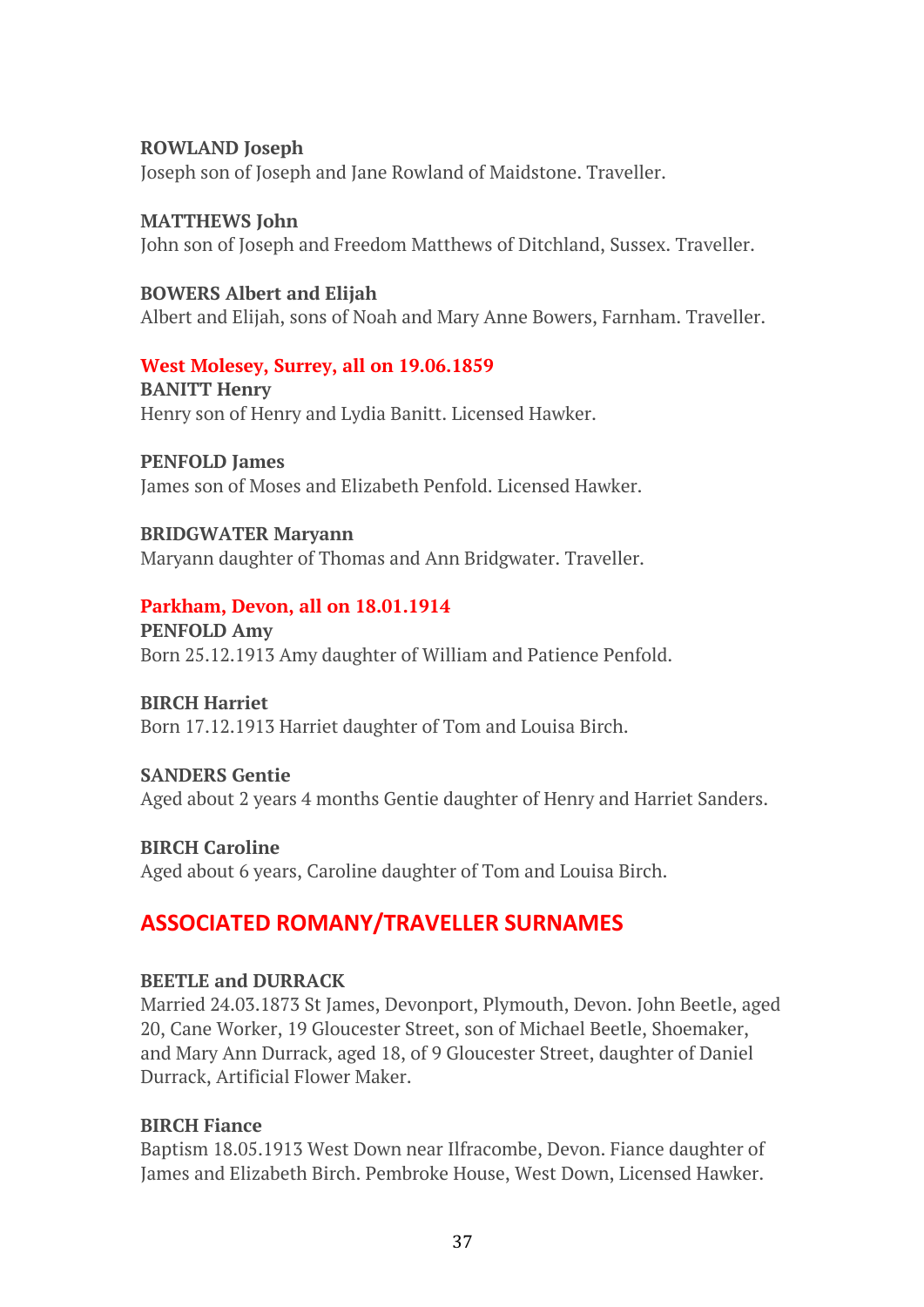### **BROADWAY Matthew**

Baptism 16.04.1854 St Giles in the Wood, Devon. Matthew son of Matthew and Henrietta Broadway. Gipsy. *[Same day as Christianity Orchard - see page 14]*

### **DURACK Daniel**

Died 19.01.1878 Daniel Durack (first husband of Annie Orchard), aged 58, Licensed Hawker, 127 King Street, Plymouth, Devon.

#### **GESS Henry and PENFOLD Charlotte**

Married 12.10.1855 Plymouth, Devon. Henry Gess, aged 21, Licensed Hawker, of Mr Searle's, Back of Market, Plymouth, son of Henry Gess, Licensed Hawker, to Charlotte Penfold, aged 17, Licensed Hawker, of Mr Searle's, Back of Market, Plymouth, daughter of John Penfold Licensed Hawker. Witnesses: Henry Boten and Caroline Smith.

#### **GOLBY and SMITH**

Married 02.10.1806 Marden, Kent. William Golby and Mary Smith.

### **HICKIE Thomas and ORCHARD Sophia**

Married 04.12.1899 Plymouth, Devon. Thomas Henry Burns Hickie, aged 49, Widower, Blacksmith, of 3 Hicks Lane, Looe Street, Plymouth, son of Dennis Burns Hickie, Farmer (Deceased) and Sophia Orchard (same address) daughter of Job Orchard, Hawker.

#### **HOLLAND Henry**

Baptism 23.04.1853 Willand, Devon. Henry son of Joseph and Rebecca Holland. Brush Vendor, of Uffculme.

#### **HOLLAND John**

Baptism 10.02.1847 Ashburton, Devon. John son of Joseph Holland. Travelling Brushmaker.

#### **HOLLAND William**

Baptism 17.05.1857 Tavistock, Devon. William son of Joseph and Rebecca Holland. Gipsy of Gulworthy. *[Same day as Thomas Orchard - see page 18]*

#### **HUNT Cinderella**

Baptism 27.10.1811 Southrop, Gloucestershire. Cinderella daughter of William and Ann Hunt.

Married 14.06.1830 Devizes, Wiltshire. Cinderella Hunt and Cornelius son of Joseph and Ann Mills. Witness: Edward Orchard